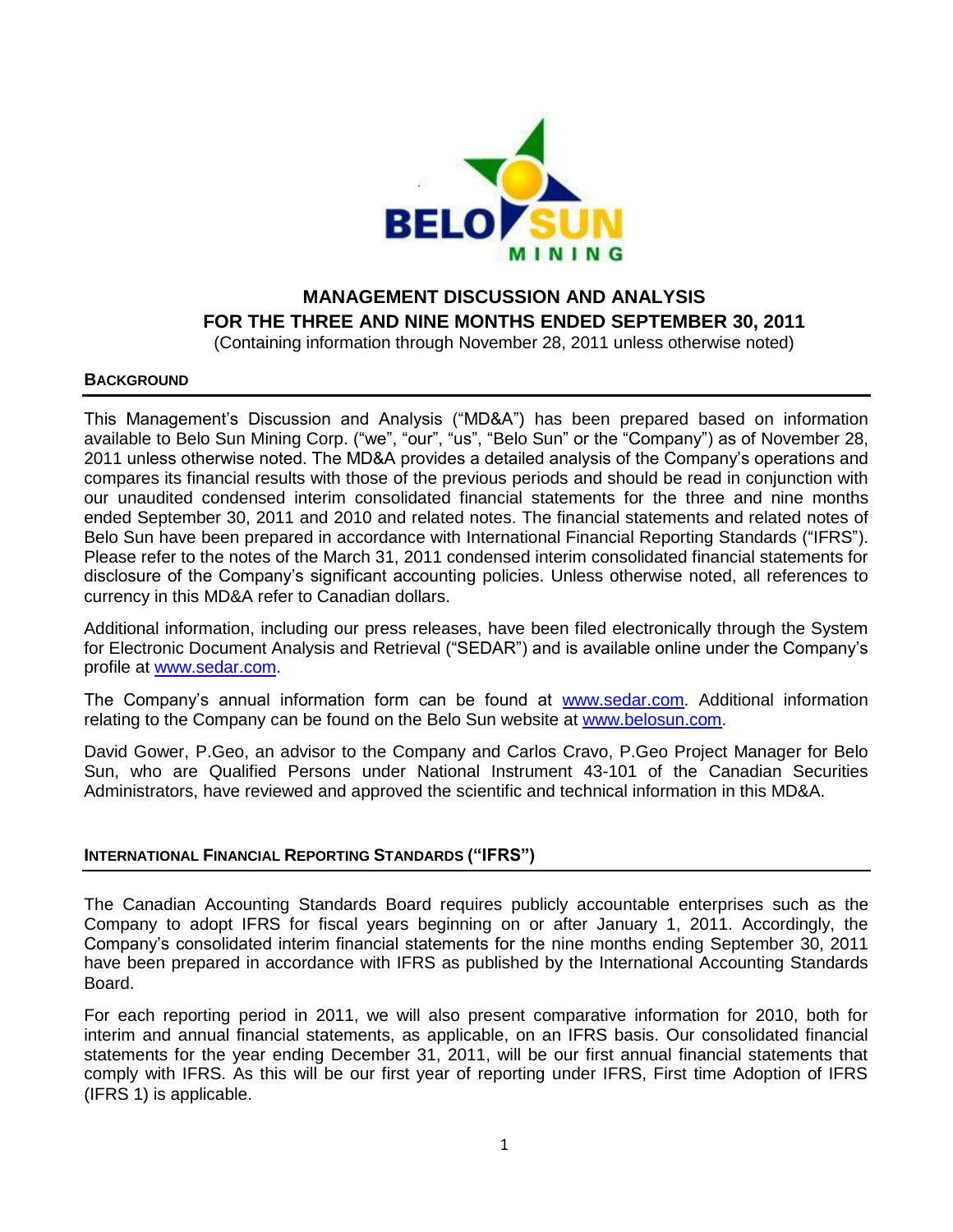In accordance with IFRS 1, we have applied IFRS retrospectively as of January 1, 2010 (the Transition Date) for comparative purposes. In preparing our opening balance sheet in accordance with IFRS, we have adjusted amounts reported previously in our financial statements prepared in accordance with pre-conversion Canadian GAAP (for detailed information, see Changes in Accounting Policies).

For further information, please refer to the Company's Condensed Interim Consolidated Financial Statements and Notes for the three and nine months ended September 30, 2011.

### **CAUTIONARY STATEMENT REGARDING FORWARD LOOKING INFORMATION**

Except for statements of historical fact relating to Belo Sun certain information contained herein constitutes forward-looking information under Canadian securities legislation. Forward-looking information includes, but is not limited to, statements with respect to the Company's development potential and timetable of the Company's properties; future mineral prices; ability to raise additional financing; the estimation of mineral reserves and mineral resources; conclusions of economic evaluations; the timing and amount of estimated future exploration and development; capital expenditures; success of exploration activities; currency exchange rates; reliance on qualified personnel; competition; dependence on outside parties; government regulation of mining operations; and environmental risks. Generally, forward-looking information can be identified by the use of forwardlooking terminology such as "plans", "expects" or "does not expect", "is expected", "budget", "scheduled", "estimates", "forecasts", "intends", "anticipates" or "does not anticipate", or "believes", or variations of such words and phrases or statements that certain actions, events or results "may", "could", "would", "might" or "will be taken", "occur" or "be achieved". Forward-looking information is based on the opinions and estimates of management as of the date such statements are made. Estimates regarding the anticipated timing, amount and cost of future exploration at the Volta Grande Gold Project are based on management expectations, exploration done to date and recommended programs, purchase orders placed by the Company to date, actual expenditures incurred, recent estimates of exploration costs and other factors that are set out herein. Forward-looking information is subject to known and unknown risks, uncertainties and other factors that may cause the actual results, level of activity, performance or achievements of the Company to be materially different from those expressed or implied by such forward-looking information, including but not limited to risks related to: unexpected events and delays during construction; expansion and start-up; variations in mineral grade and recovery rates; revocation of government approvals; timing and availability of external financing on acceptable terms; ability to finalize required agreements for operations; actual results of current exploration activities; changes in project parameters as plans continue to be refined; future mineral prices; failure of equipment or processes to operate as anticipated; accidents, labour or community disputes and other risks of the mining industry. Although management of the Company has attempted to identify important factors that could cause actual results to differ materially from those contained in forward-looking information, there may be other factors that cause results not to be as anticipated, estimated or intended. There can be no assurance that such statements will prove to be accurate, as actual results and future events could differ materially from those anticipated in such statements. Accordingly, readers should not place undue reliance on forward-looking information. The Company does not undertake to update any forward-looking information, except in accordance with applicable securities laws.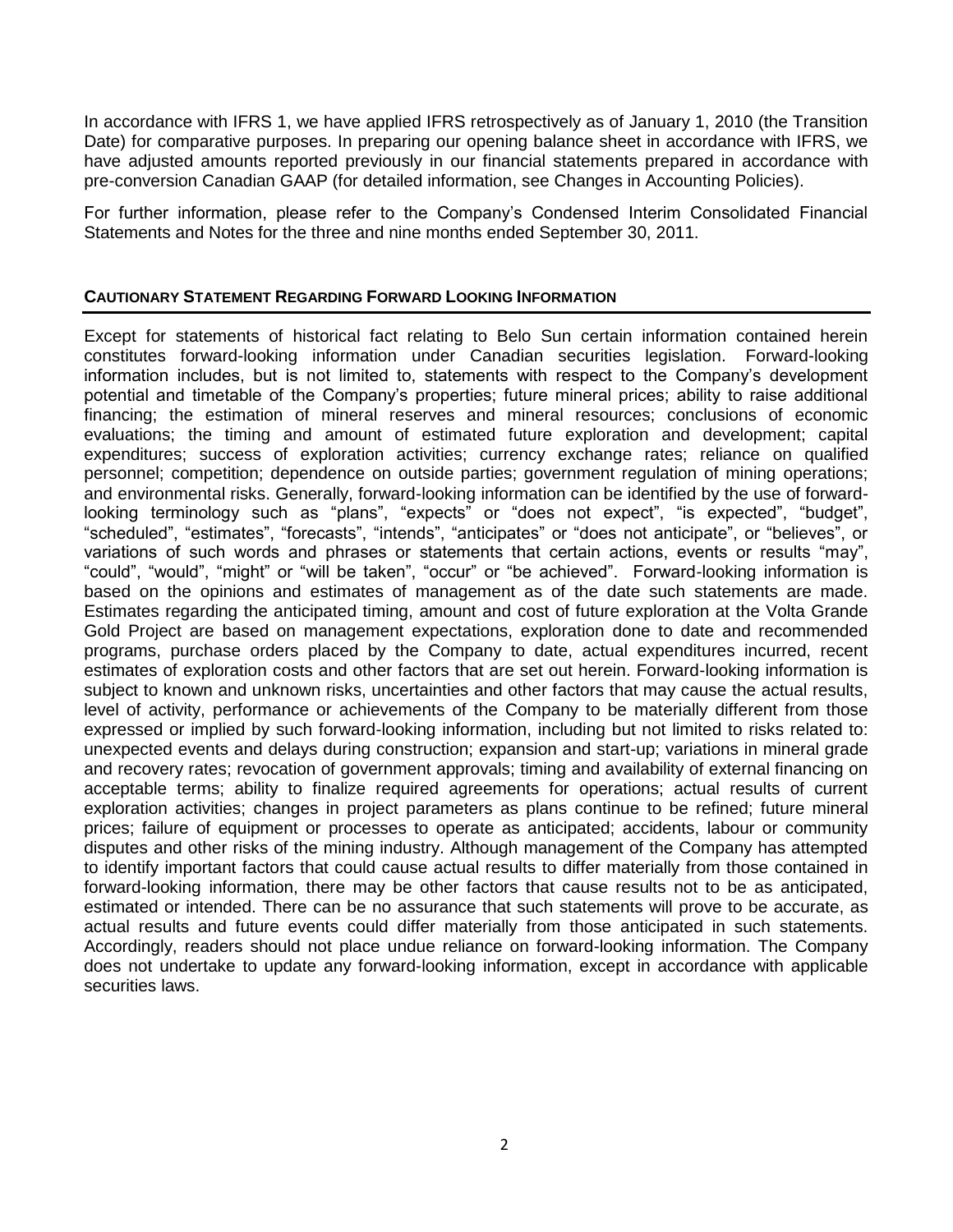### **OVERVIEW OF THE COMPANY**

Belo Sun is a Canadian mineral exploration company with a portfolio of properties including the Volta Grande Gold Project. Belo Sun's other properties include the Patrocinio Gold Project in Para State and the Rainbow Alexandrite Project in Goias state.

Highlights for nine months ended September 30, 2011:

- The Company closed a bought deal offering of 45.08 million common shares at a price of \$1.15 per common share for gross proceeds of \$51,842,000. The aggregate number of common shares issued included 5.88 million common shares issued pursuant to the full exercise of the overallotment option granted to the underwriters pursuant to the offering. The net proceeds of the offering are intended to be used to finance further exploration and development of the Company's mineral properties, in particular the Volta Grande Gold Project and for general corporate purposes.
- Over the last 3 months almost 30,000 meters of drilling has been completed at the Volta Grande project with the result that the in-fill drill program has been finished ahead of schedule. A total of 80 holes from the North Block are now pending assay results, which should be available within less than two months. A new resource estimate is planned to be released by year end and published by early Q1-2012.
- During the third quarter, the Company commenced work on a bankable feasibility study with AMEC Minproc Engenharia e Consultoria Limitada

The mineral exploration business is risky and most exploration projects will not become mines. The Company may offer an opportunity to a mining company to acquire an interest in a property in return for funding all or part of the exploration and development of the property. For the funding of property acquisitions and exploration that the Company conducts, the Company depends on the issuance of shares from treasury to investors. These stock issuances depend on numerous factors including a positive mineral exploration environment, positive stock market conditions, a company's track record and the experience of management.

The Company's financial statements have been prepared in accordance with IFRS applicable to a going concern. Accordingly, they do not give effect to adjustments that would be necessary should the Company be unable to continue as a going concern and therefore be required to realize its assets and liquidate its liabilities and commitments in other than the normal course of business and at amounts different from those in the accompanying financial statements.

### **OUTLOOK**

 Belo Sun's principal focus is the Volta Grande Gold Project. The Volta Grande Gold Project has a National Instrument 43-101 compliant estimated indicated mineral resource of 1,307,000 ounces of gold (29.2 million tonnes grading 1.39 grams per tonne gold) and an estimated inferred mineral resource of 2,136,000 ounces of gold (53.6 million tonnes grading 1.24 grams per tonne gold) based on 0.50-gram-per-tonne-gold cut off, as outlined by the National Instrument 43-101 study undertaken by Scott Wilson Roscoe Postle Associates Inc., of Toronto (see the Company's news releases of April 4, 2011, January 11, 2011, September 21, 2010 and September 29, 2009 and Technical Reports filed on SEDAR). Approximately 86% (71 million tonnes) of the mineral resource occur within 200 metres from the surface.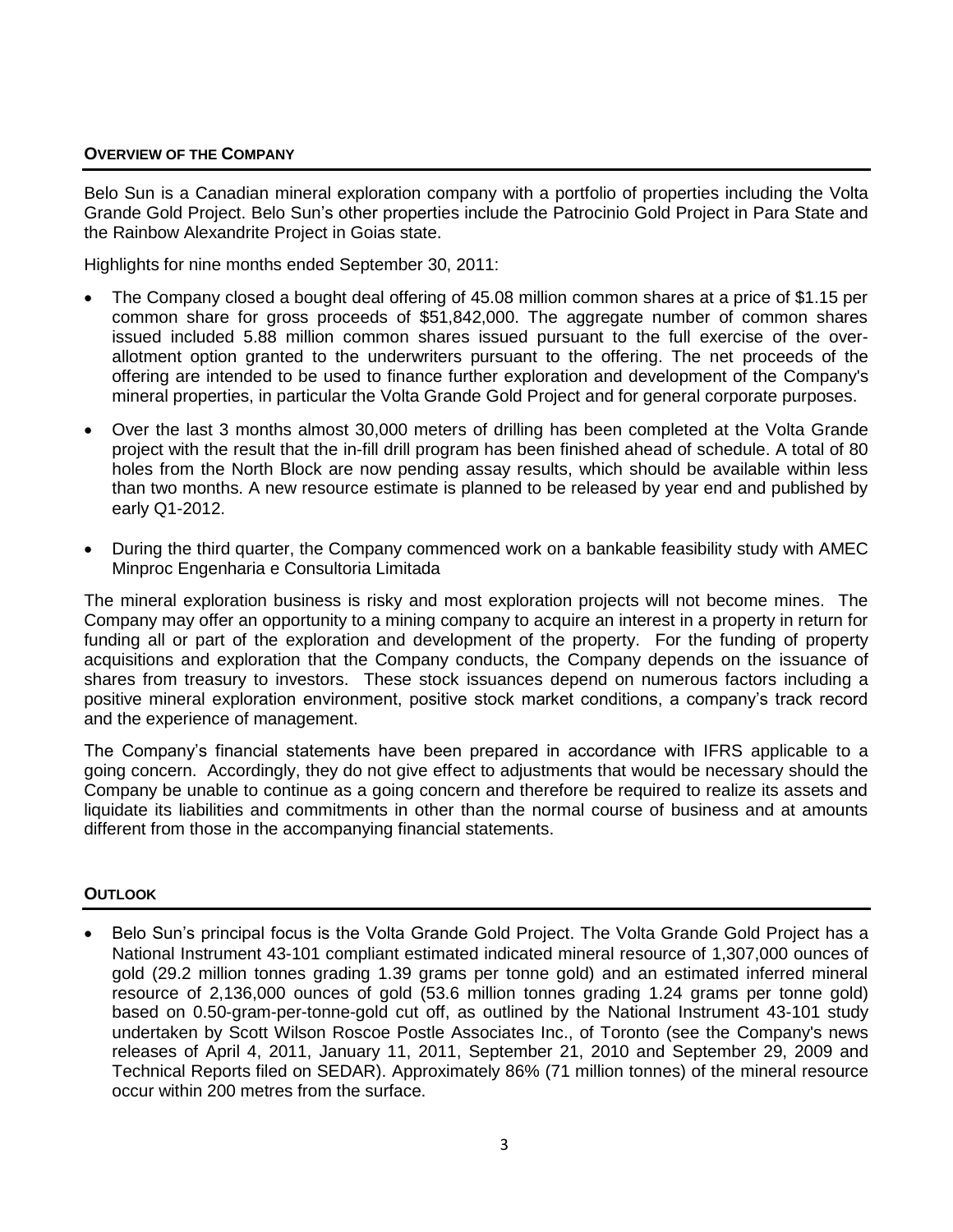- Belo Sun has completed 240 drill holes (60,790 metres) at the Volta Grande Gold Project of which assays are pending for 80 holes.
- Belo Sun has selected AMEC Minpro Engenharia e Consultoria Limitada to conduct a bankable feasibility study and work began during the quarter ended September 30, 2011.
- The Company has been granted priority on its application for an additional 14 claims which comprise an area totaling 111,032 hectares. Total land package now consists of a total of 24 claims which cover 130,541 hectares.

### **SUMMARY OF QUARTERLY RESULTS**

The following is a summary of the Company's financial results for the eight most recently completed quarters:

|                                         | <b>IFRS</b>    |                 |               |             |             |             |                                                                 |              |  |  |
|-----------------------------------------|----------------|-----------------|---------------|-------------|-------------|-------------|-----------------------------------------------------------------|--------------|--|--|
|                                         | 30-Sep         | 30-Jun          | 31-Mar        | 30-Dec      | 30-Sep      | 30-Jun      | 31-Mar                                                          | 31-Dec       |  |  |
|                                         | 2011           | 2011            | 2011          | 2010        | 2010        | 2010        | 2010                                                            | 2009         |  |  |
| Net (loss)                              | (\$11,678,884) | $(\$8,711,105)$ | (\$4,437,251) |             |             |             | $(\$3,327,295)$ $(\$2,797,719)$ $(\$1,501,725)$ $(\$2,581,184)$ | (\$272,431)  |  |  |
| Net loss per share                      | (\$0.06)       | (\$0.04)        | (\$0.03)      | (\$0.03)    | (\$0.02)    | (\$0.01)    | (\$0.02)                                                        | (\$0.01)     |  |  |
| <b>Working Capital</b>                  | \$38,885,845   | \$49,955,689    | \$52,374,800  | \$6,157,334 | \$2,714,565 | \$5,081,071 | \$6,494,026                                                     | \$1,893,048  |  |  |
| <b>Total Assets</b>                     | \$44,925,143   | \$53,606,410    | \$55,897,308  | \$8,391,615 | \$4,982,222 | \$6,826,684 | \$7,637,778                                                     | \$10,703,508 |  |  |
| <b>Total Non-current</b><br>Liabilities | \$27,522       | \$42,189        | \$58,103      | \$47,828    | \$49,763    | \$0         | \$0                                                             | \$0          |  |  |

### **Factors Affecting Comparability of Quarters**

Results of operations can vary significantly as a result of a number of factors. The Company's level of activity and expenditures during a specific quarter are influenced by the level of working capital, the availability of external financing, the time required to gather, analyze and report on geological data related to its properties and the nature of activity, and the number of personnel required to advance each individual project.

In addition, the granting of stock options in a particular quarter gives rise to stock-based compensation expense. In the second quarter of 2011, the Company recorded stock-based compensation expense of \$4,380,758 (Q1 2011 – Nil, Q4 2010 - \$447,000 Q3 2010 - \$567,470, Q2 2010 - \$52,895, Q1 2010 - \$1,199,501, Q4 2009 - \$6,189).

In addition, the exploration expenditures during quarters vary and can cause earnings to fluctuate. In the third quarter of 2011, the Company recorded exploration and evaluation expenses (including engineering studies) of \$9,997,723 (Q2 2011 - \$4,016,818; Q1 2011 - \$3,304,542, Q4 2010 - \$2,302,616, Q3, 2010 - \$1,923,414, Q2 2010 - \$1,132,332, Q1 2010 – \$223,390). During Q3-2011, the Company completed an extensive infill drilling program.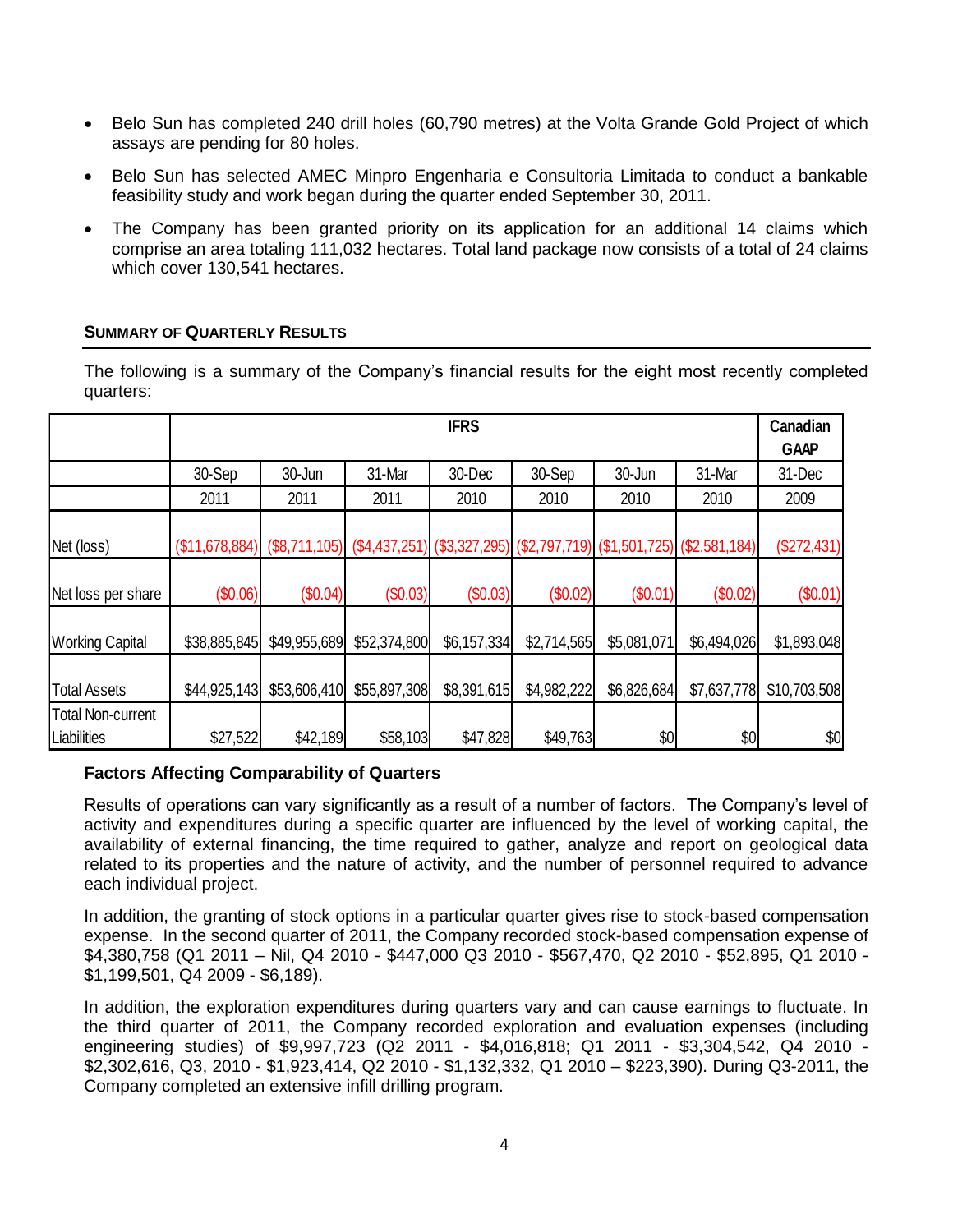Also contributing to fluctuating quarterly net (loss) are changes in foreign exchange rates. The Company holds a large portion of its monetary assets and liabilities in Brazil and therefore changes in the rate of exchange between the Brazilian Real, United States dollar and the Canadian dollar result in reported gains and losses on foreign currency fluctuations.

### **RESULTS OF OPERATIONS – FINANCIAL**

The following is a discussion of the results of operations of the Company for the three and nine months ended September 30, 2011. They should be read in conjunction with our unaudited condensed interim consolidated financial statements for the three and nine months ended September 30, 2011 and related notes.

### **For the quarters ended:**

|                                     | Three Months Ended September 30, |            |      |            |  |
|-------------------------------------|----------------------------------|------------|------|------------|--|
|                                     |                                  | 2011       | 2010 |            |  |
| Net loss                            | \$                               | 11,678,884 | \$   | 2,797,719  |  |
| Interest income                     |                                  | (364, 436) |      | (92,887)   |  |
| Management fees to directors        |                                  | 124,680    |      | 37,500     |  |
| Salaries, wages and consulting fees |                                  | 271,329    |      | 169,407    |  |
| <b>Professional fees</b>            |                                  | 27,701     |      | 17,818     |  |
| General and administration          |                                  | 363,294    |      | 263,792    |  |
| Amortization                        |                                  | 31,765     |      | 14,693     |  |
| Share-based payments                |                                  |            |      | 567,470    |  |
| Exploration and evaluation expenses |                                  | 8,728,612  |      | 1,810,095  |  |
| <b>Engineering studies</b>          |                                  | 1,269,111  |      | 113,319    |  |
| Loss/(gain) on foreign exchange     |                                  | 1,226,828  |      | (138, 772) |  |
| Gain on sale of capital assets      |                                  |            |      | (171)      |  |
| Taxes payable                       |                                  |            |      | 35,455     |  |

For the three months ended September 30, 2011, the Company recorded a net loss of \$11,678,884 (\$0.06 per share) compared to a net loss of \$2,797,719 (\$0.02 per share) for the three months ended September 30, 2010. The larger loss is attributable primarily to higher exploration and evaluation expenses. As well, the Company incurred a relatively large foreign exchange loss during the current period. General and administration expenses, and salaries and wages were marginally higher during Q3-2011 compared to Q3-2010. These were offset by higher interest income.

Salaries, wages and consulting fees, and general and administration costs were higher during Q3-2011 compared to Q3-2010 reflecting the increased activity of the Company.

Exploration and evaluation expenses, including engineering studies, were \$9,997,723 for the three months ended September 30, 2011 compared to \$1,923,414 for the three months ended September 30, 2010. In Q3-2011, the Company continued actively exploring its Volta Grande Gold Project completing approximately 120 drill holes, working on environmental technical studies and initiating work on a Bankable Feasibility Study.

Interest income was \$364,436 for the three months ended September 30, 2011 compared to \$92,887 for the three months ended September 30, 2010. The Company raised \$51.8 million dollars from a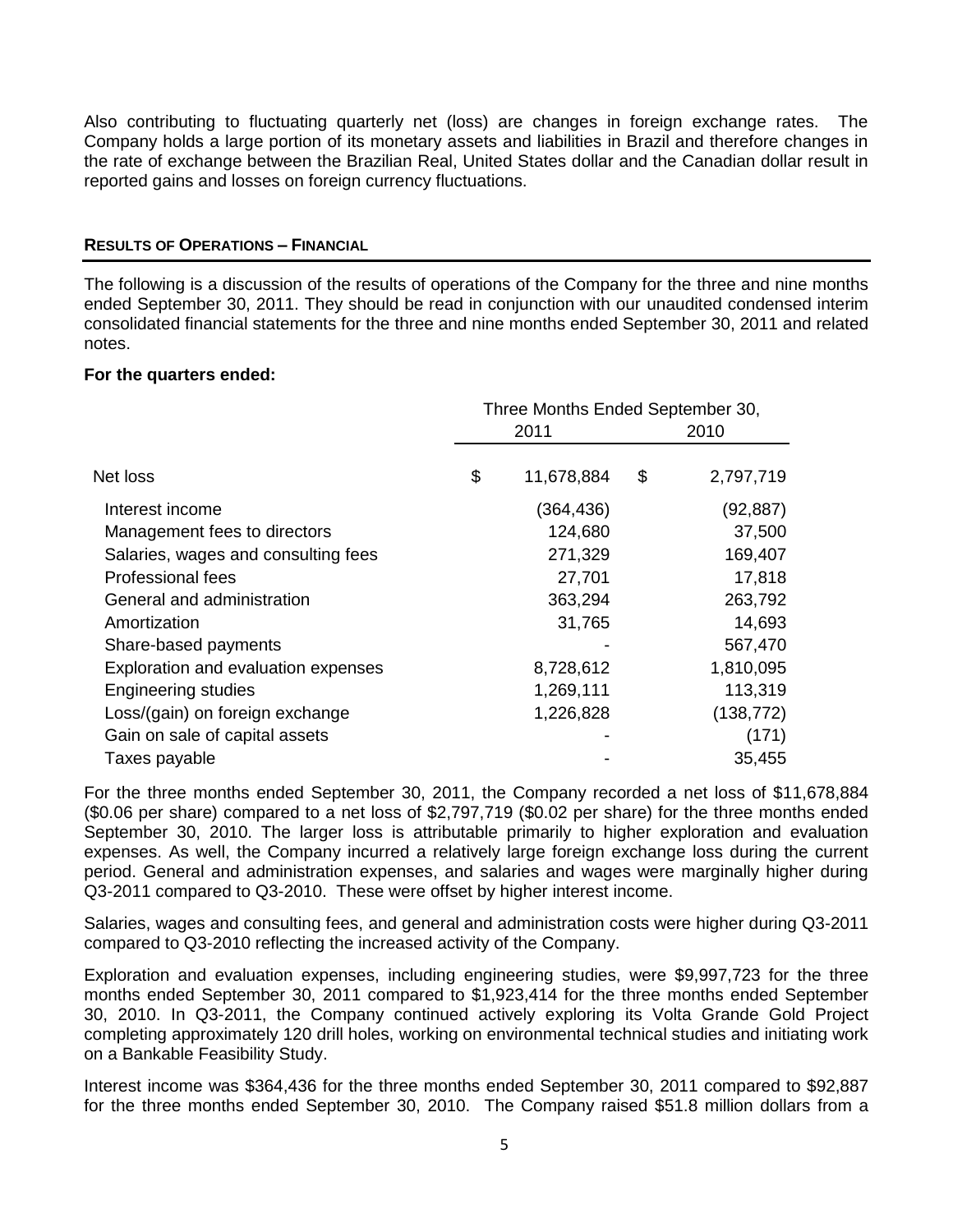bought-deal financing during Q1-2011 and, as a result, had larger cash balances resulting in significantly higher interest income during Q3-2011.

Stock-based compensation was \$nil for the three months ended September 30, 2011 compared to \$567,470 for the three months ended September 30, 2010. The Company did not grant stock options during Q3-2011, however 2,043,000 were granted during Q3-2010.

The Company also recognized a foreign exchange loss of \$1,226,828 during Q3-2011 (Q3-2010 – a gain of \$138,772). The US dollar strengthened significantly at the end of the current quarter and a large portion of net assets are held in Brazilian Reais resulting in this loss.

During the three months ended September 30, 2011, the Company spent \$8,064,655 on operations, raised \$311,998 from the exercise of warrants and options, made lease payments of \$128,974 and purchased capital assets of \$184,338. During the three months ended September 30, 2010, the Company spent \$1,987,556 on operations, raised \$66,000 from the exercise of warrants and options, acquired lease obligations of \$81,399, and incurred \$139,222 in capital asset expenditures.

#### **For the nine months ended:**

|                                     | Nine Months Ended September 30, |    |            |  |  |
|-------------------------------------|---------------------------------|----|------------|--|--|
|                                     | 2011                            |    | 2010       |  |  |
| Net loss                            | \$<br>24,827,240                | \$ | 6,880,628  |  |  |
| Interest income                     | (716, 735)                      |    | (143, 837) |  |  |
| Management fees to directors        | 324,145                         |    | 825,387    |  |  |
| Salaries, wages and consulting fees | 1,130,466                       |    | 518,580    |  |  |
| Professional fees                   | 93,192                          |    | 133,847    |  |  |
| General and administration          | 1,164,341                       |    | 522,163    |  |  |
| Amortization                        | 85,267                          |    | 40,623     |  |  |
| Share-based payments                | 4,380,758                       |    | 1,819,866  |  |  |
| Exploration and evaluation expenses | 15,373,072                      |    | 3,127,205  |  |  |
| <b>Engineering studies</b>          | 1,946,011                       |    | 151,931    |  |  |
| (Gain) loss on foreign exchange     | 1,046,723                       |    | (134, 810) |  |  |
| Gain on sale of capital assets      |                                 |    | (15, 782)  |  |  |
| Taxes payable                       |                                 |    | 35,455     |  |  |

For the nine months ended September 30, 2011, the Company recorded a net loss of \$24,827,240 (\$0.13 per share) compared to a net loss of \$6,880,628 (\$0.05 per share) for the nine months ended September 30, 2010. The larger loss is attributable primarily to higher exploration and evaluation expenditures and increased stock-based compensation. General and administration expenses and salaries and wages were higher during 2011 compared to 2010. These were offset by higher interest income.

Salaries, wages and consulting fees were \$1,130,466 during 2011 compared to \$518,580 during 2010. This increase is a result of increased staff and increased activity as well as bonuses granted upon achieving a three million mineral resources estimate at Volta Grande. Management fees paid to directors is lower during 2011 compared to 2010 as a result of termination payments made to the former directors of the Company during 2010. General and administration costs were higher during 2011 compared to 2010 reflecting the increased activity of the Company with higher shareholder communications costs, higher travel costs and higher transfer agent and regulatory fees.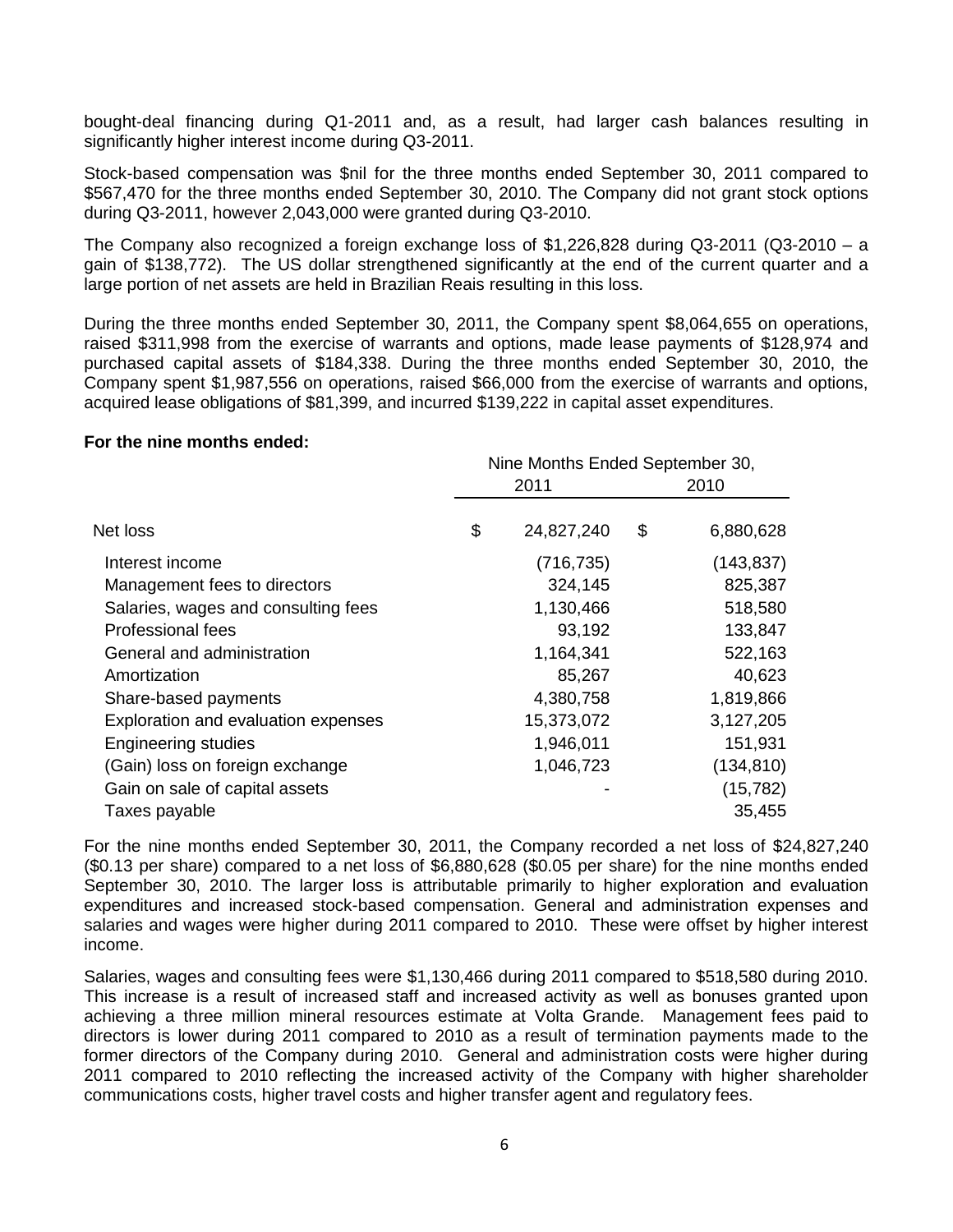Exploration and evaluation expense, including engineering studies, was \$17,319,083 for the nine months ended September 30, 2011 compared to \$3,279,136 for the nine months ended September 30, 2010. In 2011, the Company actively explored its Volta Grande Gold Project completing approximately 192 drill holes, working on environmental technical studies and initiating work on a Bankable Feasibility study.

Interest income was \$716,735 for the nine months ended September 30, 2011 compared to \$143,837 for the nine months ended September 30, 2010. The Company raised \$51.8 million dollars from a bought-deal financing during 2011 and as a result had larger cash balances during the nine-month period. Due to the larger cash balance versus the nine months ended September 30, 2010, interest income was significantly higher.

Stock-based compensation was \$4,380,758 for the nine months ended September 30, 2011 compared to \$1,819,866 for the nine months ended September 30, 2010. The Company issued 4,922,200 stock options to directors, officers and consultants of the Company during 2011 compared to 7,070,400 granted during 2010. The value of stock-based compensation is estimated using the Black-Scholes option pricing model.

The Company also recognized a foreign exchange loss of \$1,046,723 during 2011 (2010 – a gain of \$134,810) as a result of a sharp strengthening of the US dollar at the end of the current period. The Company carried a significant portion of its net monetary assets in Brazilian Reais as at September 30, 2011 resulting in this conversion loss.

During the nine months ended September 30, 2011, the Company spent \$15,977,610 on operations, raised \$48,326,058 net of issue costs from a bought deal financing, raised \$4,867,568 from the exercise of warrants and options, made \$111,240 in capital lease payments and purchased capital assets of \$491,804. During the nine months ended September 30, 2010, the Company spent \$4,484,080 on operations, raised \$5,912,975 from a private placement financing, raised \$128,560 from the exercise of warrants and options, acquired capital lease obligations of \$81,399 and incurred \$222,131 in capital asset expenditures.

### **LIQUIDITY AND CAPITAL RESOURCES**

Given the nature of the Company's operations, the most relevant financial information relates primarily to current liquidity, solvency and planned expenditures. The Company's financial success will be dependent upon the development of a property that leads to the discovery of economically recoverable reserves. Such development may take years to complete and the amount of resulting income, if any, is difficult to determine.

The Company currently has negative operating cash flow and finances its mineral exploration activities through equity financing. The Company's financial success will be dependent on the economic viability of its mineral exploration properties and the extent to which it can establish economic reserves and operations.

The Company had working capital of \$38,885,845 as at September 30, 2011 (December 31, 2010 - \$6,157,334) including cash and cash equivalents of \$42,988,163 (December 31, 2010 - \$7,127,226). None of the cash equivalents are invested in asset-backed securities.

The Company is currently focusing its efforts on the Volta Grande Gold Project.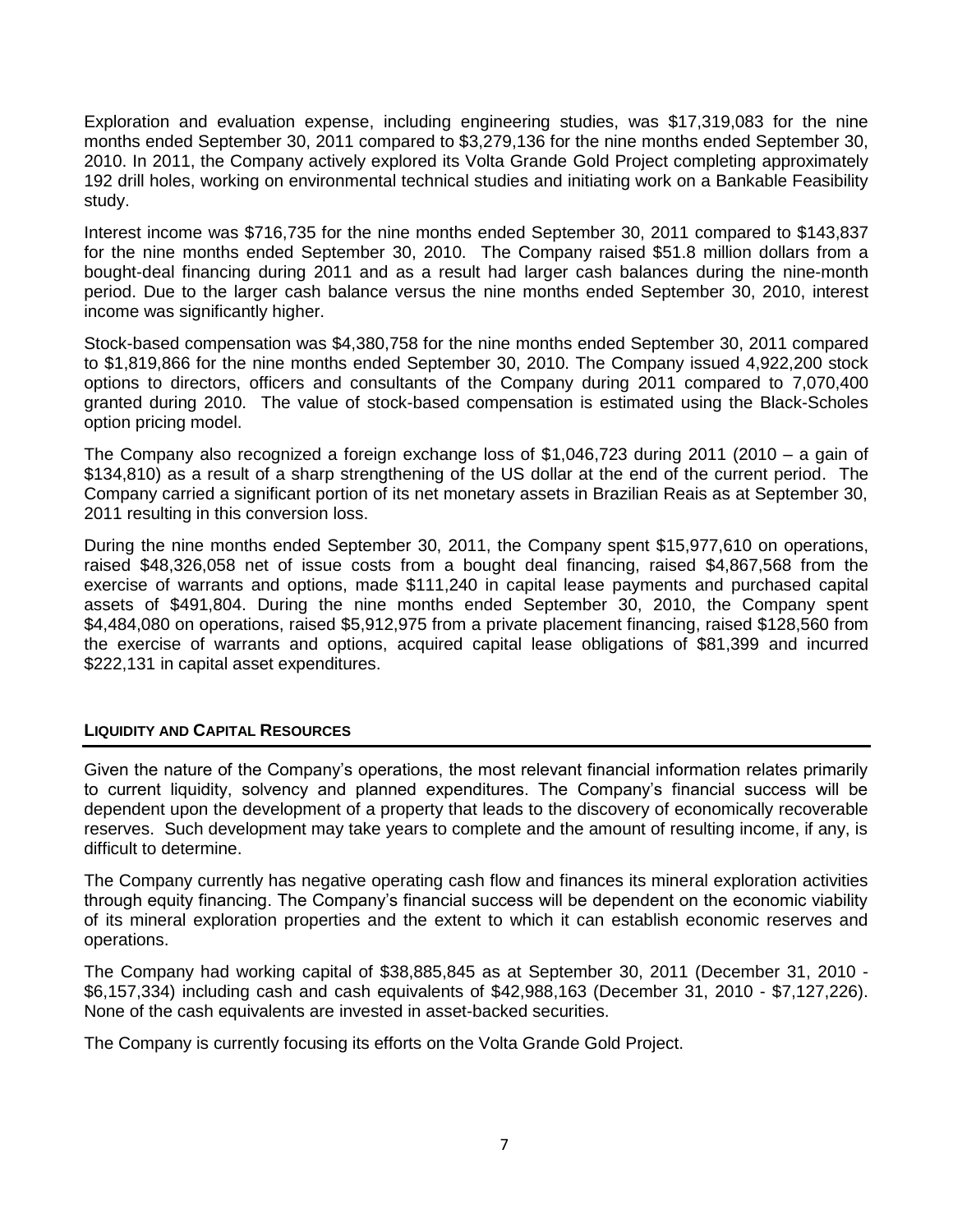## **Financings**

On March 25, 2011, the Company closed a bought deal financing of 45,080,000 common shares, including the full exercise of the over-allotment granted to the underwriters of 5,880,000 common shares, at a price of \$1.15 per common share for gross proceeds of \$51,842,000. The Company paid the underwriters a fee of 6% on funds raised. The net proceeds of the offering are intended to be used to finance further exploration and development of the company's mineral properties, in particular the Volta Grande Gold Project and for general corporate purposes.

### **Exercise of Warrants and Options**

During the nine months ended September 30, 2011, 12,651,500 warrants and options were exercised for proceeds of \$4,867,568. Subsequent to September 30, 2011, an additional 294,000 warrants and options were exercised for proceeds of \$141,560.

### **Long Term Investment**

The investment consists of a term deposit of 984,941 Reais (December 31, 2010 – 921,297 Reais), including accrued interest, to fund potential amounts owing to Companhia de Pesquisa de Recoursos Minerais ("CPRM"). The term deposit matures on April 22, 2013 and bears interest at a floating rate of approximately 9.17% (December 31, 2010 – 9.17%).

### **Currency Risk**

The Company operates internationally and is exposed to foreign exchange risk as certain expenditures are denominated in non-Canadian dollar currencies. Foreign exchange risk is predominantly to the United Stated dollar and Brazilian Real.

A strengthening of \$0.01 in the United States dollar against the Brazilian Reais would have decreased net income by approximately \$124,000 for the nine months ended September 30, 2011. strengthening of \$0.01 in the Canadian dollar against the United States dollar would have decreased accumulated other comprehensive income by approximately \$67,000 for the nine months ended September 30, 2011. At September 30, 2011, one Canadian dollar was equal to 0.9540 United States dollars and one Canadian dollar was equal to 1.7803 Brazilian Reais.

As at September 30, 2011 the monetary balances in non-Canadian dollar currencies are as follows:

|                                          |    | Brazilian Reais United States Dollar |   |       |
|------------------------------------------|----|--------------------------------------|---|-------|
| Cash                                     | \$ | 18,710,745 \$                        |   | 4,890 |
| Accounts receivable and prepaid expenses |    | 378,994                              |   |       |
| Long term investment                     |    | 984.941                              |   |       |
| Accounts payable                         |    | (7,481,185)                          |   | (513) |
| Lease payable                            |    | (164, 163)                           |   |       |
|                                          | S  | 12,429,332                           | S | 4.377 |

### **Capital Risk Management**

The Company includes cash and equity, comprised of issued common shares, share-based payment reserve, warrants and deficit, in the definition of capital. The Company's objectives when managing capital is to maintain its ability to continue as a going concern in order to provide returns for shareholders and benefits for other stakeholders.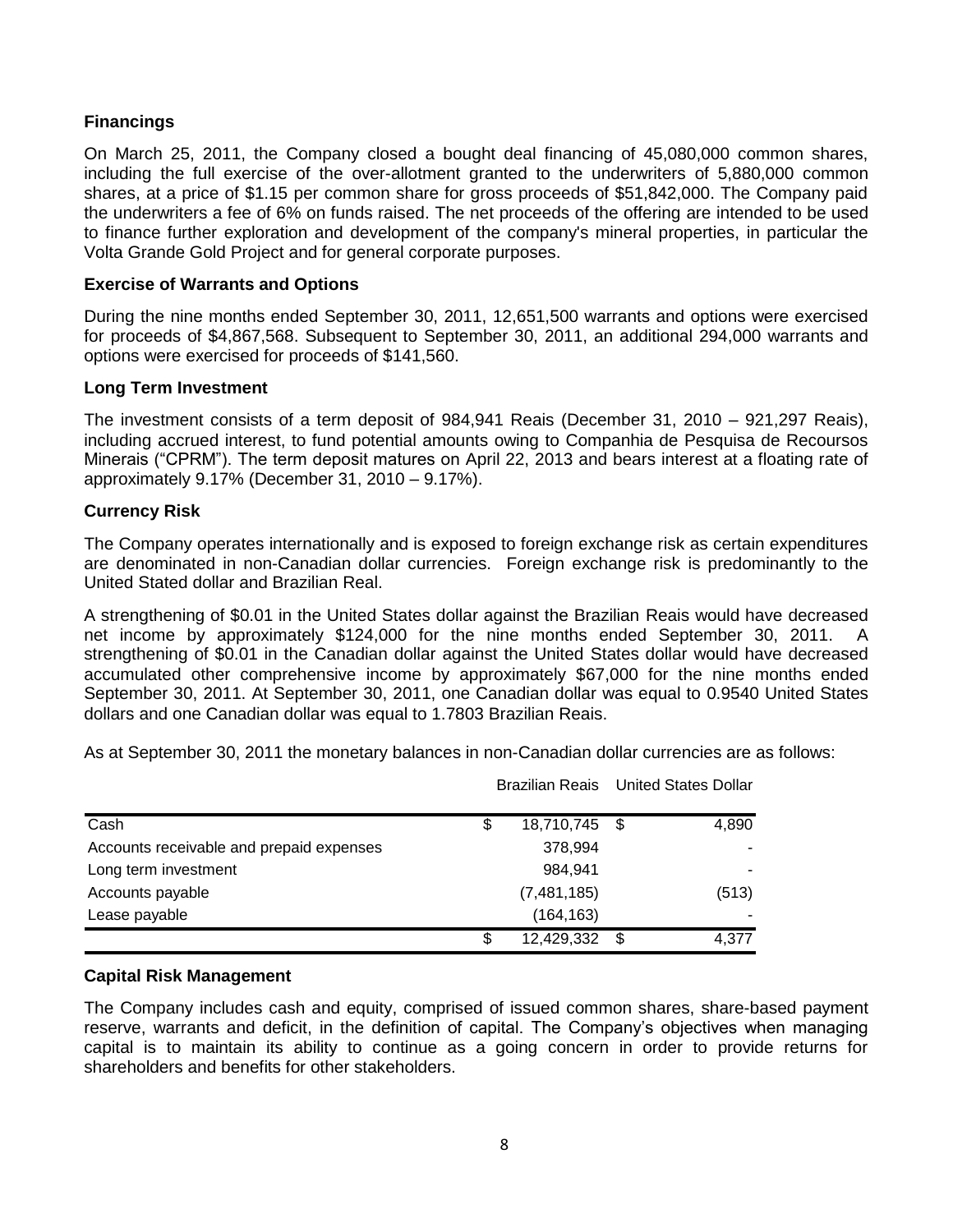The Company manages its capital structure and makes adjustments to it based on the funds available to the Company in order to support the acquisition and exploration of mineral properties. The Board of Directors does not establish quantitative return on capital criteria for management but rather relies on the expertise of the Company's management and consultants to sustain future development of the business.

The Company's properties are in the exploration stage and, accordingly, the Company is dependent upon external financings to fund activities. In order to carry out planned exploration and pay for administrative costs, the Company will spend its existing working capital and raise the additional funds required.

Management reviews its capital management approach on an ongoing basis and believes that this approach is reasonable given the relative size of the Company. There were no changes in the Company's approach to capital management during the nine months ended September 30, 2011. The Company is not subject to externally imposed capital requirements.

### **Commitments**

### *Long Term Investment*

The Company maintains an interest bearing term deposit to cover the future royalty payments. There has been no production at Volta Grande thus no royalties payable and no amounts were withdrawn by the CPRM.

### *Brazil Land Taxes*

On December 31, 2010, the Company received notice from the Departamento Nacional de Producao Mineral ("DNPM") that it owes 51,406,850 Reais (C\$28,876,790) (2009 – 1,857,128 Reais) in land taxes. For the twelve months ended December 31, 2010, the Company had accrued 454,430 Reais (C\$272,340) based on management's estimate and understanding of the laws governing the DNPM. The Company believes that an administrative error has been made on the part of the DNPM and the Company has hired local counsel in Brazil to investigate. Local counsel has concluded their investigation and the Company has been paying down land taxes that are confirmed to be correct and is renegotiating a settlement for the ones that the Company believes are either invalid or illegal claims on the part of DNPM. This settlement is not expected to have a material effect on the Company. As at September 30, 2011, the Company has accrued 433,133 Reais (C\$243,291).

### *Management Contract Commitments*

The Company is party to certain management contracts. These contracts require that additional payments of up to \$2,500,000 be made upon the occurrence of certain events such as a change of control. Minimum commitments remaining under these contracts were approximately \$671,000, all due within one year.

### *Environmental Commitments*

The Company's mining and exploration activities are subject to various federal, provincial and international laws and regulations governing the protection of the environment. These laws and regulations are continually changing and generally becoming more restrictive. The Company conducts its operations so as to protect public health and the environment and believes its operations are materially in compliance with all applicable laws and regulations. The Company has made, and expects to make in the future, expenditures to comply with such laws and regulations.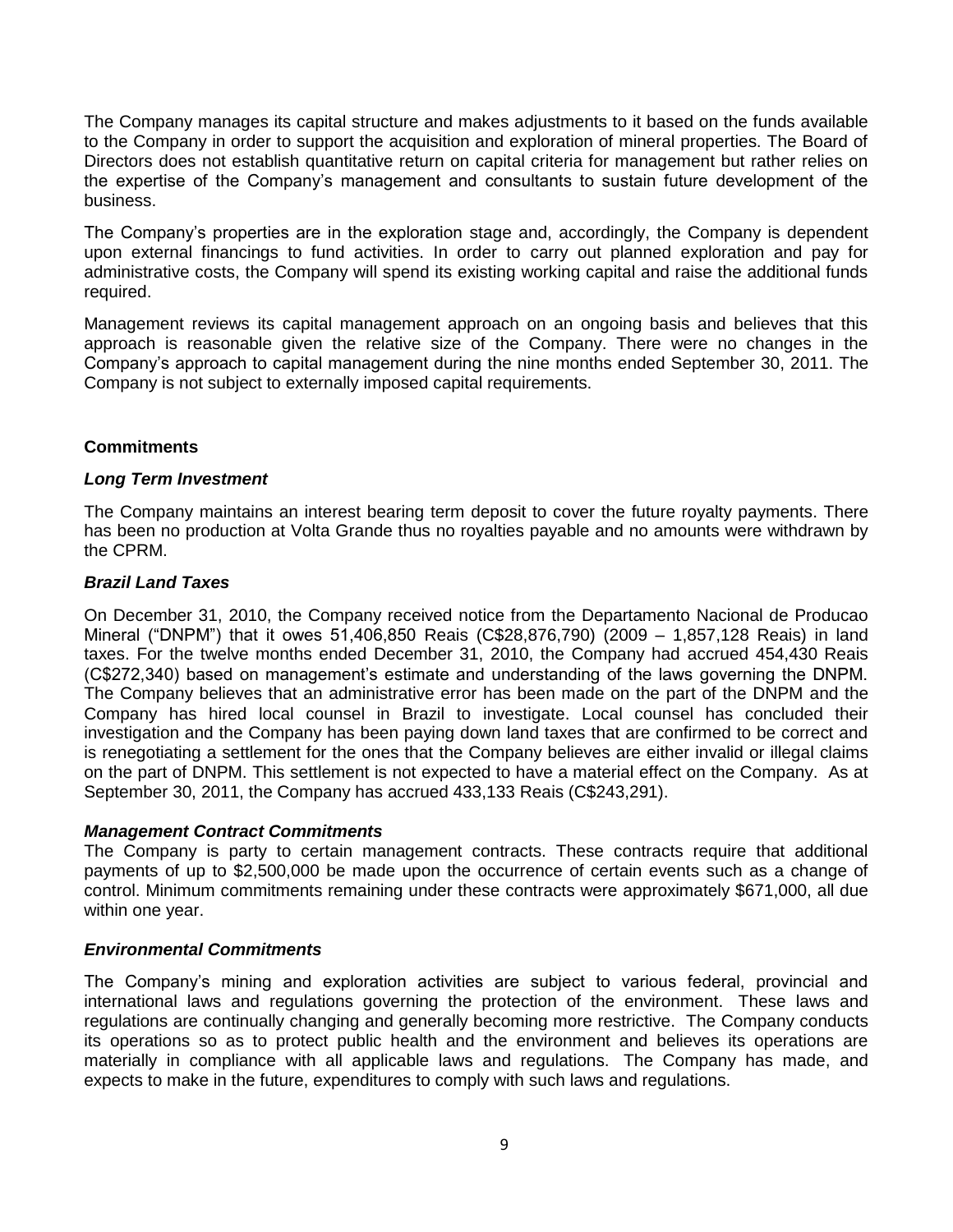The only capital resource of the Company is the plant, property and equipment at \$1,041,068 (net book value).

### **SELECTED ANNUAL INFORMATION**

The highlights of financial data for the Company for the three most recently completed financial years are as follows:

|                                    | <b>IFRS</b>       | <b>Canadian GAAP</b> |                   |
|------------------------------------|-------------------|----------------------|-------------------|
|                                    | December 31, 2010 | December 31, 2009    | December 31, 2008 |
| <b>Net Sales</b>                   |                   |                      |                   |
| Net Income (Loss)                  | \$(10, 207, 923)  | \$(737,954)          | \$(2,174,117)     |
| Loss per share -                   |                   |                      |                   |
| <b>Basic &amp; Diluted</b>         | \$(0.08)          | \$(0.01)             | \$(0.02)          |
| <b>Total Working Capital</b>       | \$6,157,334       | \$1,893,048          | \$993,346         |
| <b>Total Assets</b>                | \$8,391,615       | \$10,703,508         | \$8,733,320       |
| <b>Total Long-Term Liabilities</b> | \$47,828          |                      |                   |

### **RESULTS OF OPERATION - EXPLORATION**

### **VOLTA GRANDE PROPERTY**

Volta Grande, the Company's primary focus, is an advanced-stage exploration project where an indicated and inferred gold resource has already been delineated. The mineral resource is comprised of 1,307,000 indicated ounces of gold (29.2 million tonnes at 1.39 g/t) and 2,136,000 inferred ounces of gold (53.6 million tonnes at 1.24 g/t) using a 0.50 g/t cut-off (see Press Releases dated April 4, 2011, January 11, 2011, September 21, 2010 and September 29, 2009 and Technical Reports filed on SEDAR).

### *Agreement*

In 2005, the Company signed an agreement modifying the terms of the acquisition of a 100 percent interest in the Volta Grande Gold Property located in the Para State, approximately 60 kilometres southwest of the city of Altamira in northern Brazil (the "Volta Grande Property"). Under the original terms of the contract signed in 2004, the Company was to pay US\$3 million over four years. Under the modified agreement the Company agreed to pay to the Vendor a total of US\$600,000 which was paid in 2006. The transfer of title to the Volta Grande Property occurred following the arrangements with CPRM, whereby the Company has committed to pay CPRM 3,740,000 Reais if a mineable deposit is defined on the Volta Grande Property. Payments would begin two years following production and could be paid over ten years on a quarterly basis. As security, the Company has purchased a term deposit of 3,740,000 Reais.

In March 2008, the Company successfully renegotiated the agreement with CPRM. Under the new terms, CPRM released to the Company 3,525,087 Reais of the total term deposit of 4,273,087 Reais held in security to cover the Company's debt owed to CPRM. In addition the Company allocated the balance of the original term deposit that was not released, amounting to 748,000 Reais, to be retained in an interest bearing term deposit to cover future royalty payments. There has been no production at Volta Grande resulting in no royalties payable and no amounts were withdrawn by the CPRM.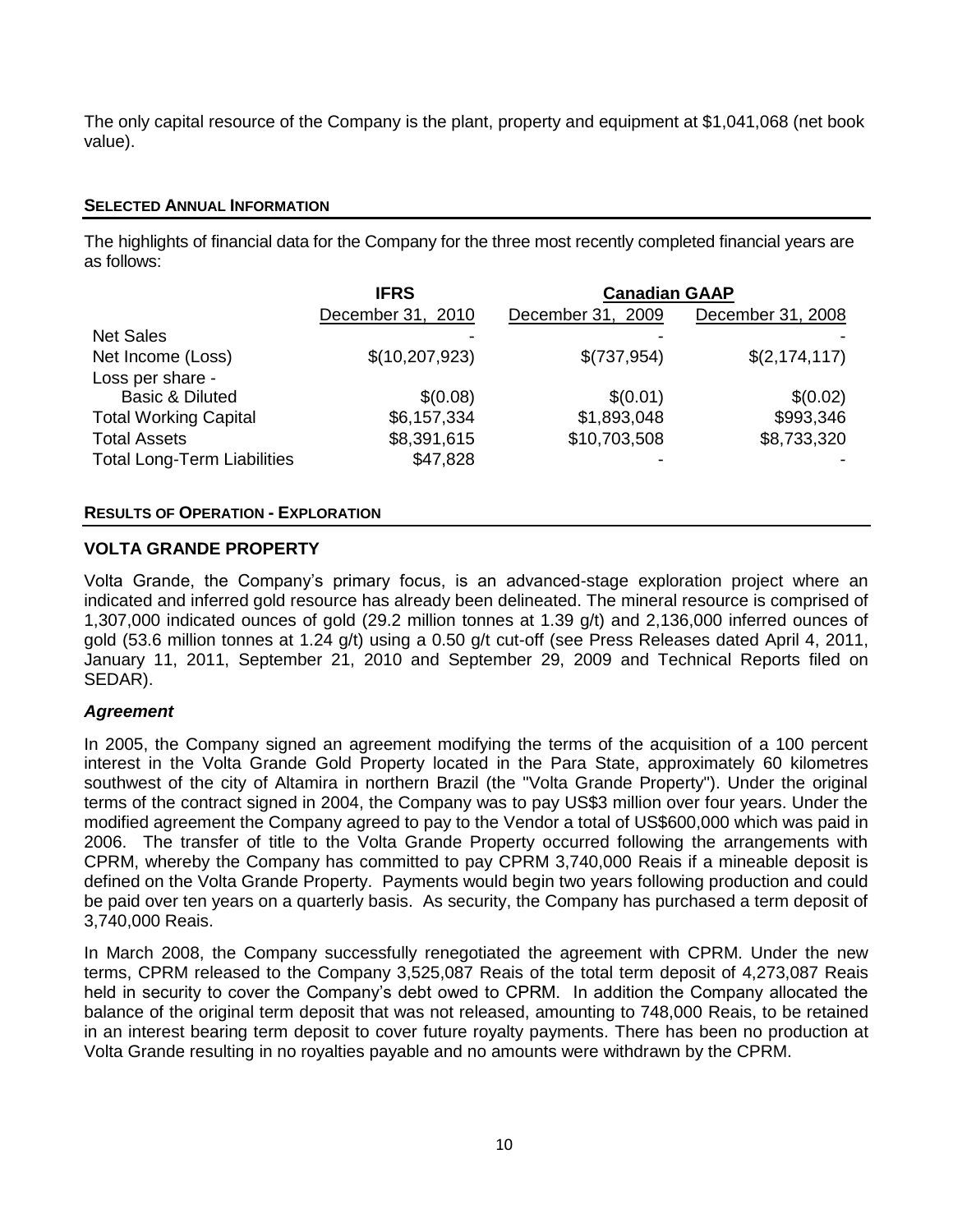### *Background*

The 100% owned Volta Grande Gold Project is located approximately 60 kilometres southwest of the town of Altamira (pop. 100,000) in the northern region of Para State. The geological setting (*Tres Palmeiras greenstone belt*) at the project areas is part of the same sequences present in the Carajas "World Class" mineral province.

Gold mineralization was identified at numerous sites in the 1990s by past operators TVX Gold Inc. (now part of Kinross) and Battle Mountain Exploration (now part of Newmont). Historical drilling by these companies included more than 27,000 meters of combined core, auger, and reverse circulation drilling and several thousand channel and soil samples. Preliminary metallurgical work indicated that Volta Grande mineralization is amenable to conventional milling and cyanidation process methods, with gold recoveries of up to 95% in bottle roll tests.

The shear-hosted mineral resource at Volta Grande is contained in three main areas (Ouro Verde and Grota Seca at the North Block and the South Block), all of which have development in the form of artisanal workings into them. Within these areas, there are numerous narrow zones of high-grade gold mineralization, with potential for expansion along strike and at depth. There is also potential for the discovery of additional mineralized zones within the large alteration envelope in the host intrusive which has been traced for more than three kilometers along strike. Two types of gold mineralization are present: primary gold in intrusive rocks and secondary gold in an extensive saprolitic zone overlying the primary mineralization.

Roscoe Postle Associates Inc ("RPA") (formerly Scott Wilson Roscoe Postle Associates Inc.) reported that "there is potential for high grade shoots that may extend to depths of at least 200 meters or 300 meters below the surface, based on analogy with other Precambrian shear zone hosted gold deposits in Brazil." The property has been mined historically by garimpeiros (artisanal miners) for several decades using both open pit and underground mining methods with several shafts of 80 to 200 meters along high-grade veins. Grab samples from these shafts have assayed as high as 474.9 g/t gold.

### *Recent Developments*

### *2011 Drill Program*

Belo Sun has completed 240 drill holes at the Volta Grande Gold Project, of which assays are still pending for 80 holes. The current drilling program is designed to upgrade the mineral resource designation in support of a planned feasibility study and expanding the existing mineral resource estimate.

### The South Block

The South Block is characterized by a very extensive alteration system and numerous artisanal workings and this hole confirms the potential for significant associated gold mineralization. The existing deposits continue to be extended along strike and down dip.

The Company continues drilling on the South block of its Volta Grande Gold Project in Brazil. The focus of the program is to follow up on geophysical and geochemical surveys aimed at discovering the source rocks responsible for the major alluvial gold deposits of the Itata River and its tributaries. Belo Sun received the results from the soil geochemistry program comprising 2,107 samples analyzed by ICP multielement analysis and gold by fire assay. The soil anomalies were followed up with a 25-linekilometre IP geophysical survey. Several strong IP anomalies had been identified, coincident with the soil anomalies, and these are the priority targets to be tested by a 5,000-metre drilling program. Limited historic drilling had been carried out in the area and these results indicated that the gold mineralization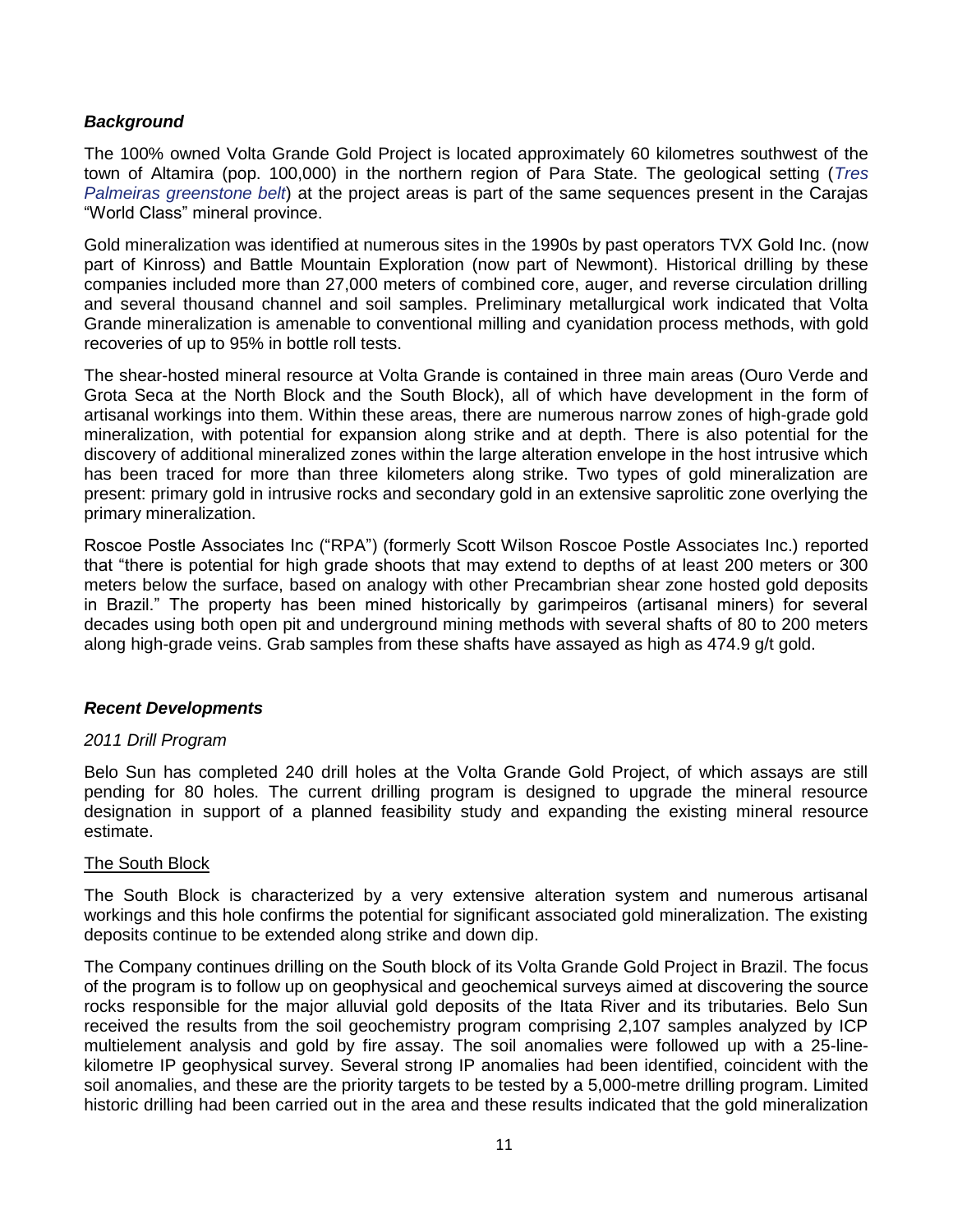is hosted in sulphide-bearing granodiorite rocks. The gold mineralization appears to be associated with higher sulphide content than observed with the mineralization found in the North block and as such is expected to respond well to IP geophysical techniques. Significant gold mineralization intercepts from the historic drilling include 28 metres grading 1.47 grams per tonne gold (hole VVD\_156) in the Pequi garimpo area. On October 11, 2011 Belo Sun announced the discovery of new gold mineralization on the South block. In the South Block area, the Itata discovery is represented by Hole VVGD-191 that intersected 15.45 meters grading 2.09 g/t Au (from 13.7 meters depth) and 15.00 meters grading 2.06 g/t Au (from 56 meters depth). The mineralization is similar in character to the North Block deposits. Additional drilling has been initiated to investigate extensions of this mineralization along strike and down dip and to determine the extent of this zone.

### *Assay results highlights*

Grota Seca drilling highlights include:

- Holes VVGD-103 and VVGD-106 intersected multiple mineralized zones. These holes, located at the central part of the Grota Seca deposit, have intersected high-grade gold mineralization near surface, and they confirm true thickness and continuity of mineralization along strike and at depth. Intercepts include: VVGD-103 with 62.50 metres grading 3.81 g/t Au (from 28.60 metres depth) including 12.85 metres grading 14.01 g/t Au and VVGD-106. Please refer to press release dated July 25, 2011.
- Holes VVGD-095 and VVGD-086 intersected multiple mineralized zones approximately 100 metres below the existing optimal pit. The holes are located at the present limit of the deposit and indicate the potential to continue extending the currently defined deposit. Significant intercepts include: 34.45 metres grading 1.63 grams per tonne (g/t) Au (from 197.40 metres depth) and 27.80 metres grading 1.32 g/t Au (from 235.80 metres depth). Please refer to press release dated July 5, 2011.
- Hole VVGD-041, located on cross-section 750 W, with an interval of 12.92 metres grading 4.42 grams per tonne Au including 4.37 metres grading 12.50 g/t Au located at approximately 200 metres below surface (244 metres down the hole). This high-grade mineralization corresponds to the zone that is being mined underground at the Galo garimpo and proves its continuity. Please refer to press release dated April 11, 2011.
- $\triangleright$  Hole VVGD-065 intersected multiple mineralized zones, including 39.3 metres grading 2.07 g/t Au, which included 12.8 metres grading 3.24 g/t Au, 28.02 metres grading 2.06 g/t Au and 7.8 metres grading 6.66 g/t Au. This mineralized zone is entirely open at depth. Please refer to press release dated April 28, 2011.
- $\triangleright$  Hole VVGD-072 had an intercept of 7.57 metres grading 13.37 g/t Au. Please refer to press release dated April 28, 2011.
- $\triangleright$  Hole VVGD-083, which is part of the infill drilling for upgrading the Volta Grande mineral resources, intersected multiple mineralized zones beginning at surface. The first 70 metres are well mineralized, such as: 28.19 metres grading 8.76 grams per tonne gold (from 44.20-metre depth), including 7.67 metres grading 30.67 g/t Au (from 61.83-metre depth). This intercept includes the highest-grade (415.8 g/t Au over 0.5 m) sample from drilling at the project to date. This hole also contains other well-mineralized zones further down the hole as presented in the attached table. Please refer to press release dated May 16, 2011.
- Holes VVGD-077, 079 and 082 are also part of the infill drilling program at the Grota Seca deposit, and these intersections demonstrate the continuity of the mineralization between sections or along strike. Please refer to press release dated May 16, 2011.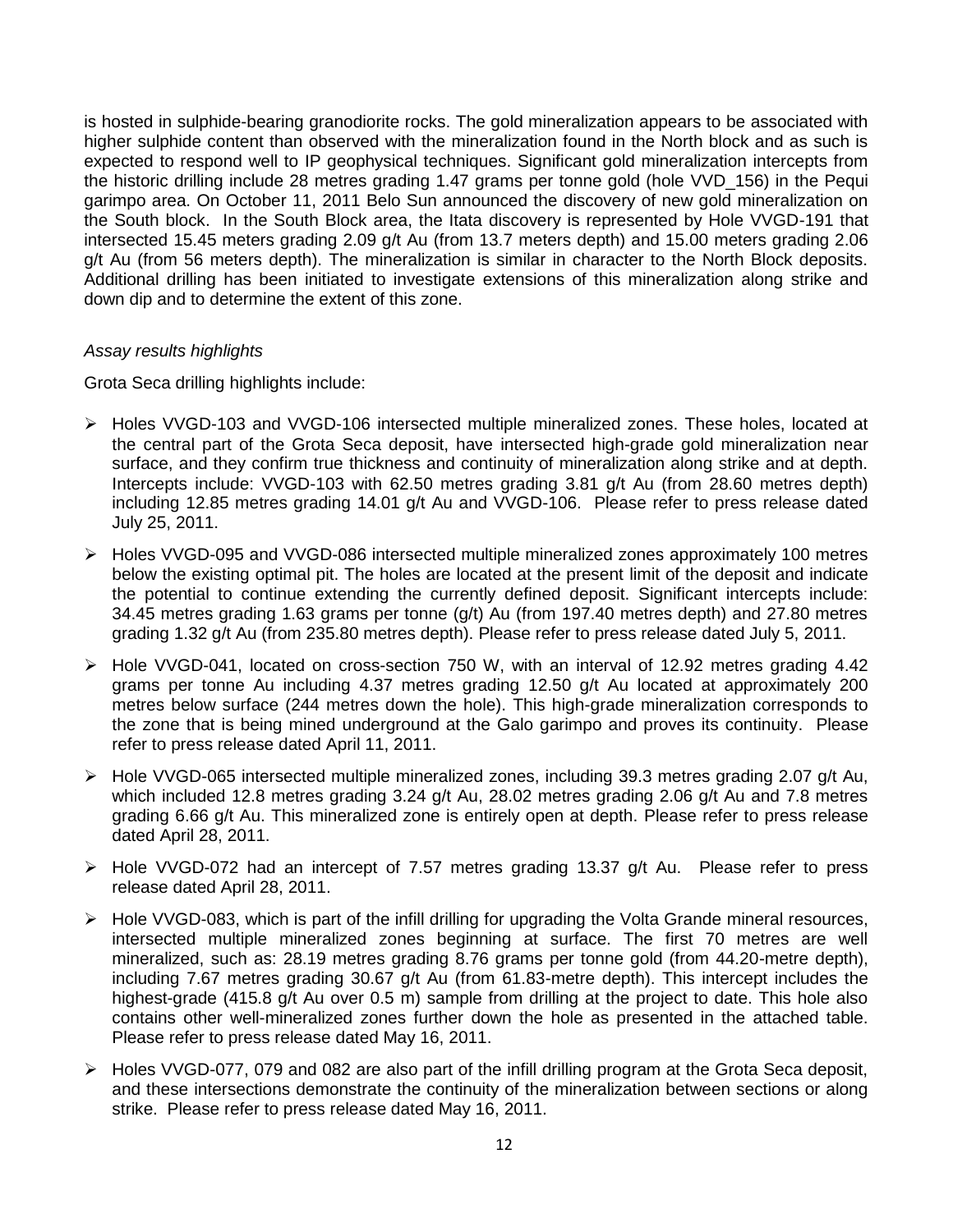- $\triangleright$  Hole VVGD-137, which is located at the Eastern part of the Grota Seca deposit, has intersected a new structurally controlled high grade gold mineralization zone. High grade gold mineralization of 11.14 g/t Au occurs over a 30.75 meter interval in this drill hole. Please refer to press release dated August 31, 2011.
- $\triangleright$  Hole VVGD-109, which is located at the Central part of the Grota Seca deposit, has intersected high grade gold mineralization near surface with significant true thickness and continuity along strike and down dip. Hole VVGD-109 with 37.47 meters grading 4.38 g/t Au (from 61.20 m depth) including 13.15 meters grading 10.00 g/t Au. Please refer to press release dated August 31, 2011.
- $\triangleright$  VVGD-127, which is part of the infill drilling, is located at the eastern part of this deposit and indicates the potential to find another high grade zone (similar to the Central part of the deposit) at depth. VVGD-127 with 35.35 meters grading 3.33 g/t Au (from 200.35 m depth) including 10.30 meters grading 7.08 g/t Au. Please refer to press release dated August 31, 2011.
- Hole VVGD-111 intercepted multiple high grade mineralized zones near surface showing, as expected, significant continuity along strike and down dip. VVGD-111 intersected 27.00 meters grading 2.36 g/t Au (from 112.75 m depth) including 8.89 meters grading 5.09 g/t Au. Please refer to press release dated August 31, 2011.

Ouro Verde drilling highlights include:

- Hole VVGD-102 intercepted mineralization between the Ouro Verde and Grota Seca deposits and may suggest the two deposits could be continuous. Please refer to press release dated July 25, 2011.
- Hole VVGD-094 intercepted 21.40 metres grading 2.78 g/t Au including 6.82 metres grading 7.08 g/t Au at shallow depth. Please refer to press release dated July 5, 2011.
- $\triangleright$  Hole VVGD-066 which intersected multiple mineralized zones with an interval of 46.10 metres grading 2.05 g/t Au including 10.30 metres grading 3.61 g/t Au starting at approximately 200 m vertical depth (314 m down the hole). Please refer to press release dated April 11, 2011.
- $\triangleright$  Hole VVGD-058 with an intercept of 20.70 metres grading 3.08 g/t Au. Please refer to press release dated April 11, 2011.
- Hole VVGD-073 intersected multiple mineralized zones, including 12.06 metres grading 4.07 g/t Au, which included six metres grading 7.75 g/t Au, and 21.13 metres grading 3.22 g/t Au, which included 11.72 metres grading 5.12 g/t Au, and 12.92 metres grading 2.84 g/t Au. All intercepts are at depths less than 100 metres vertically below surface. Please refer to press release dated April 28, 2011.
- Hole VVGD-080 drilled at the Ouro Verde deposit tested for extensions of the mineralization and will have a positive impact on the mineral resource expansion. Please refer to press release dated May 16, 2011.

South Block drilling highlights include:

- $\triangleright$  Holes VVGD-078 and VVGD-090 intercepted 1.15 metres grading 11.60 g/t Au and two metres grading 12.44 g/t Au, respectively. Additionally, hole VVGD-090 intercepted 7.95 metres grading 1.75 g/t Au. Please refer to press release dated July 5, 2011.
- Hole VVGD-070 intersected 3.8 metres grading 23.59 grams per tonne gold. Please refer to press release dated April 28, 2011.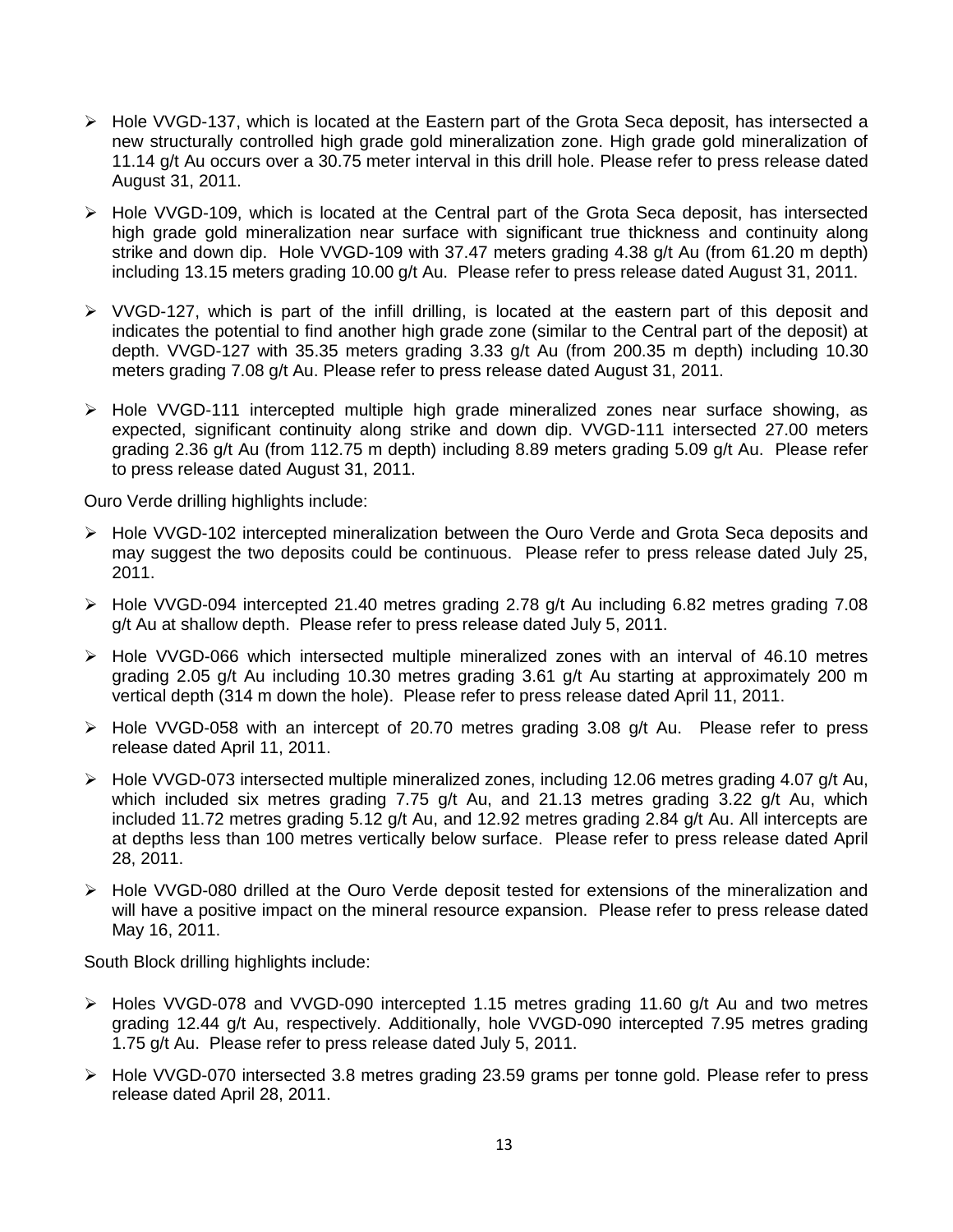> Hole VVGD-075 had an intercept of 11.08 metres grading 1.87 g/t Au. These drill holes were targeting induced polarization geophysical anomalies. The gold mineralization in the South block is associated with quartz veins and disseminated sulphides (mainly pyrite) in highly potassic, hydrothermally altered rocks. Please refer to press release dated April 28, 2011.

### *Belo Sun has selected AMEC Minproc Engenharia e Consultoria Limitada for its Bankable Feasibility Study*

The bankable feasibility study will also include an updated mineral resource model, that will incorporate the results from the current exploration drill program. The updated mineral resource model is expected for completion by year end. Belo Sun anticipates that this portion of the study will further demonstrate a continued expansion of estimated mineral resources, which could potentially have positive effects on production projections as well as the overall economics of the Volta Grande Gold Project as was initially outlined in a 2009 preliminary economic assessment.

### *Metallurgical test-work program*

The test work program was focused on the diorite gold-bearing material of the Grota Seca and Ouro Verde deposits which make up the Volta Grande Project and was a comprehensive metallurgical study in support of the Bankable Feasibility Study that is currently underway by AMEC Minproc Engenharia e Consultoria.

Highlights from the metallurgical test program include:

- $\triangleright$  The ore responds well to conventional processing techniques such as milling, gravity concentration and cyanidation.
- $\triangleright$  A significant fraction of the gold is coarse and can be easily recovered by gravity concentration. For the Grota Seca deposit, 62.4% of the gold was recovered in the gravity concentrate, while for the Ouro Verde deposit, 68.5% of the gold was recovered in the gravity concentrate.
- $\ge$  Intensive cyanide leaching of gravity concentrates achieved 95.6% gold recovery for the Grota Seca deposit and 97.7% recovery for the Ouro Verde deposit.
- Direct cyanidation of the ore achieved gold recoveries ranging from 90.4% to 96.5% for the Ouro Verde deposit and ranging from 92.6% to 95.3% for the Grota Seca deposit. All samples demonstrated rapid leach characteristics, reaching the above results in about 20 hours.
- $\triangleright$  A comprehensive crushing and grinding test campaign was carried out and showed that the ore is competent and can be ground using conventional SAG-Ball Milling circuit, or a combination of three stages crushing with High Pressure Grinding Rolls (HPGR) followed by ball milling.

Results will be analyzed by AMEC Minproc Engenharia e Consultoria for use in the design criteria for the future metallurgical plant.

### *Construction of New Sample Preparation Facility*

In addition, Belo Sun has completed construction of a new on-site sample preparation facility to be operated by Acme, which has an installed capacity of 200 samples per day.

### *Increased Mineral Rights at Volta Grande*

The Company has been granted priority on its applications for an additional 14 claims which comprise an area totaling 111,032 hectares (1,110 square kilometres) which is located along the Tres Palmeiras greenstone belt. The expanded land package now consists of a total of 24 claims which cover 130,541 hectares (1,305 square kilometres).

The 14 new claims were acquired through a public tender and correspond to mineral rights that were previously held by other titleholders that had been allowed to lapse. The tender process was opened for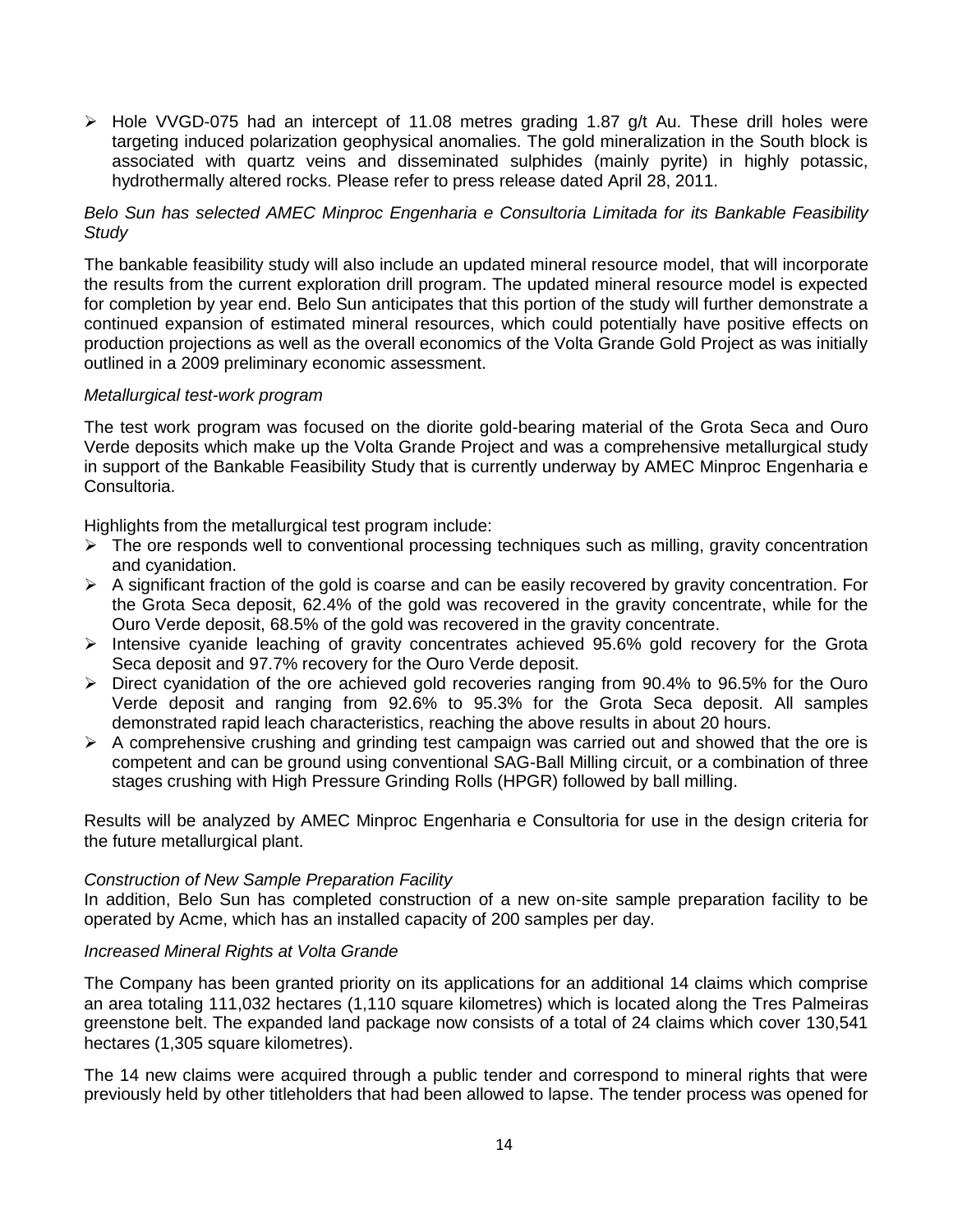60 days and Belo Sun's Brazil technical team had compiled the data in advance of the tender in preparation for targeting the key prospective areas. Belo Sun successfully acquired this key land position as part of this process. The confirmation of priority was published in the Brazilian Official Gazette on June 1, 2011.

The 14 new claims cover much of the area along the southeastern extension of the Tres Palmeiras greenstone belt, which includes several granitic plutons similar to the ones within the North and South blocks of the Volta Grande Gold Project and hosts numerous gold showings. The gold occurrences were visited and catalogued by the Brazilian Geological Survey (CPRM).

The entire belt has already been photo interpreted using available aerial geophysics and satellite images by Belo Sun, and fieldwork and regional mapping/sampling will start in the near future in order to outline new potential drill targets.

### *Indicated and Inferred Mineral Resource Increased at Volta Grande*

The Company released an updated mineral resource estimate for its Volta Grande Gold Project in Para state, Brazil, following the inclusion of results from 20 additional drill holes taken totaling 4,990 metres from the Ouro Verde deposit. Highlights are:

- A 23% increase on the contained ounces in the indicated mineral resources category to an estimated 1,307,000 ounces of gold in 29.2 million tonnes grading 1.39 grams per tonne Au;
- A 5% increase in inferred mineral resources to an estimated 2,136,000 ounces of gold in 53.6 million tonnes grading 1.24 g/t Au;
- Approximately 86 per cent (71 million tonnes) of the mineral resources occur within 200 metres from surface.

The revised mineral resource estimate for the Volta Grande Gold Project is outlined in the table.

| Volta Grande Gold Project Mineral Resource Estimate (as at April 4, 2011) |                        |            |            |  |  |  |  |  |
|---------------------------------------------------------------------------|------------------------|------------|------------|--|--|--|--|--|
|                                                                           |                        | Indicated  | Inferred   |  |  |  |  |  |
| Ouro Verde, deposit                                                       | Tonnes                 | 18,782,000 | 12,509,000 |  |  |  |  |  |
|                                                                           | <b>Ounces</b>          | 881,000    | 500,000    |  |  |  |  |  |
|                                                                           | Average grade (g/t Au) | 1.46       | 1.24       |  |  |  |  |  |
| Grota Seca, deposit                                                       | Tonnes                 | 10,440,000 | 41,130,000 |  |  |  |  |  |
|                                                                           | <b>Ounces</b>          | 426,000    | 1,640,000  |  |  |  |  |  |
|                                                                           | Average grade (g/t Au) | 1.27       | 1.24       |  |  |  |  |  |
| <b>Total Volta Grande</b>                                                 | Tonnes                 | 29,222,000 | 53,639,000 |  |  |  |  |  |
|                                                                           | <b>Ounces</b>          | 1,307,000  | 2,136,000  |  |  |  |  |  |
|                                                                           | Average grade (g/t Au) | 1.39       | 1.24       |  |  |  |  |  |

#### Notes:

- 1. Mineral resource estimates using 0.5 g/t Au cut-off.
- 2. Mineral resources have been estimated in accordance with CIM Standards.
- 3. Mineral resources are estimated using a price of \$900 (U.S.) per ounce Au.
- 4. Numbers for tonnes and contained gold are rounded.
- 5. Mineral resources are estimated based on metallurgical recovery of 90 per cent of the contained gold.
- 6. The qualified person for reporting the mineral resources is David Gower, P. Geo. an advisor to Belo Sun.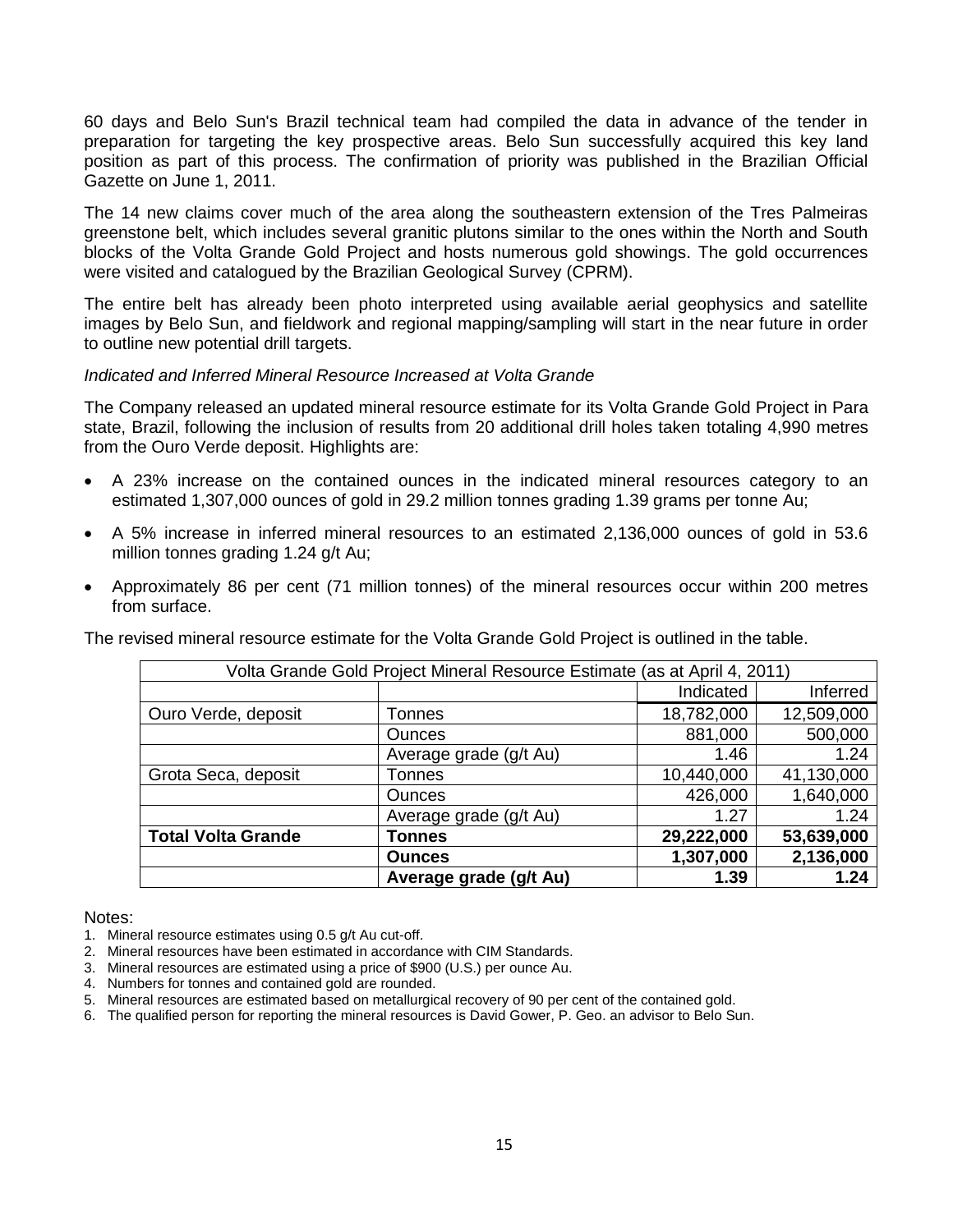Mineral resource estimate parameters

The database consists of a total of 33,191 metres of diamond drilling obtained from previously reported drilling and from 8,240 m of drilling completed and assayed by Belo Sun since June 2010, for the Ouro Verde and Grota Seca deposits.

The mineralized zones at the Ouro Verde deposit extend for about 1,120 m along strike and to a depth of 500 m below surface, and have been outlined by 73 diamond drill holes. Six mineralized fresh ore zones and one saprolite ore zone were modelled. The outer mineralized envelope was modelled into wireframe solids using a 0.5 g/t Au cut-off grade. The mineralized zones range in thickness from three m to 58 m with an average horizontal thickness of 10.5 m assuming maximum internal dilution of approximately five metres.

The mineralized zones at the Grota Seca Central, West and East deposits extend 2,320 m along strike and to a depth of 350 m below surface, and have been outlined by 139 diamond drill holes. Nine mineralized zones and one saprolite zone were modelled. The outer mineralized envelope was modelled into wireframe solids using a 0.5 g/t Au cut-off grade. The mineralized zones range in thickness from three m to 55 m with an average horizontal thickness of 9.5 m assuming maximum internal dilution of approximately five metres.

For the Ouro Verde and the Grota Seca deposits the grade estimate was done using ordinary kriging interpolation using 1.0 m composites. Mineral resources were also estimated using inverse distance squared interpolation, which produced similar results. All estimates are based on a per cent block model with unitary dimension of 12.5 m East, 2.5 m North and 10 m elevation rotated minus-20 degrees clockwise (for the Ouro Verde deposit) and 12.5 m E, 2.5 m N and 10 m elevation rotated minus-15 degrees clockwise (for the Grota Seca deposit).

Calculations of the average grades of the mineralized zones are based on original samples top cut to a maximum of 25 g/t Au depending on the ore domain. This resulted in an approximate 11% reduction in the overall average gold grade.

Tonnage estimates are based on rock specific gravity of 2.76 tonnes per cubic metre for the fresh rock and 1.80 tonnes per cubic metre for saprolite using an average of 354 samples. Tonnes are reported on a dry basis and represent in situ mineral resources.

Belo Sun used three methods to validate the estimated block model: visual comparison of block grades with composites grades, statistical comparison between composites and block grade distributions, and swath-checks along strike, down dip and across each estimated zone.

Indicated mineral resources include all mineralized areas that are defined by drill holes 50 m apart or less, along drill sections spaced 50 m or less.

Inferred mineral resources include all mineralized areas that are defined by drill holes spaced 50 m or farther apart limited, down dip, by the variogram range in this direction.

The Volta Grande Gold Project has an NI 43-101-compliant preliminary assessment report published in September, 2009, by Scott Wilson RPA, which is available on the company's website and on SEDAR.

### **PATROCINIO**

### *Background*

The 100% owned Patrocinio Project covers approximately 18,670 hectares of the Tapajos gold province in the Para State of northern Brazil.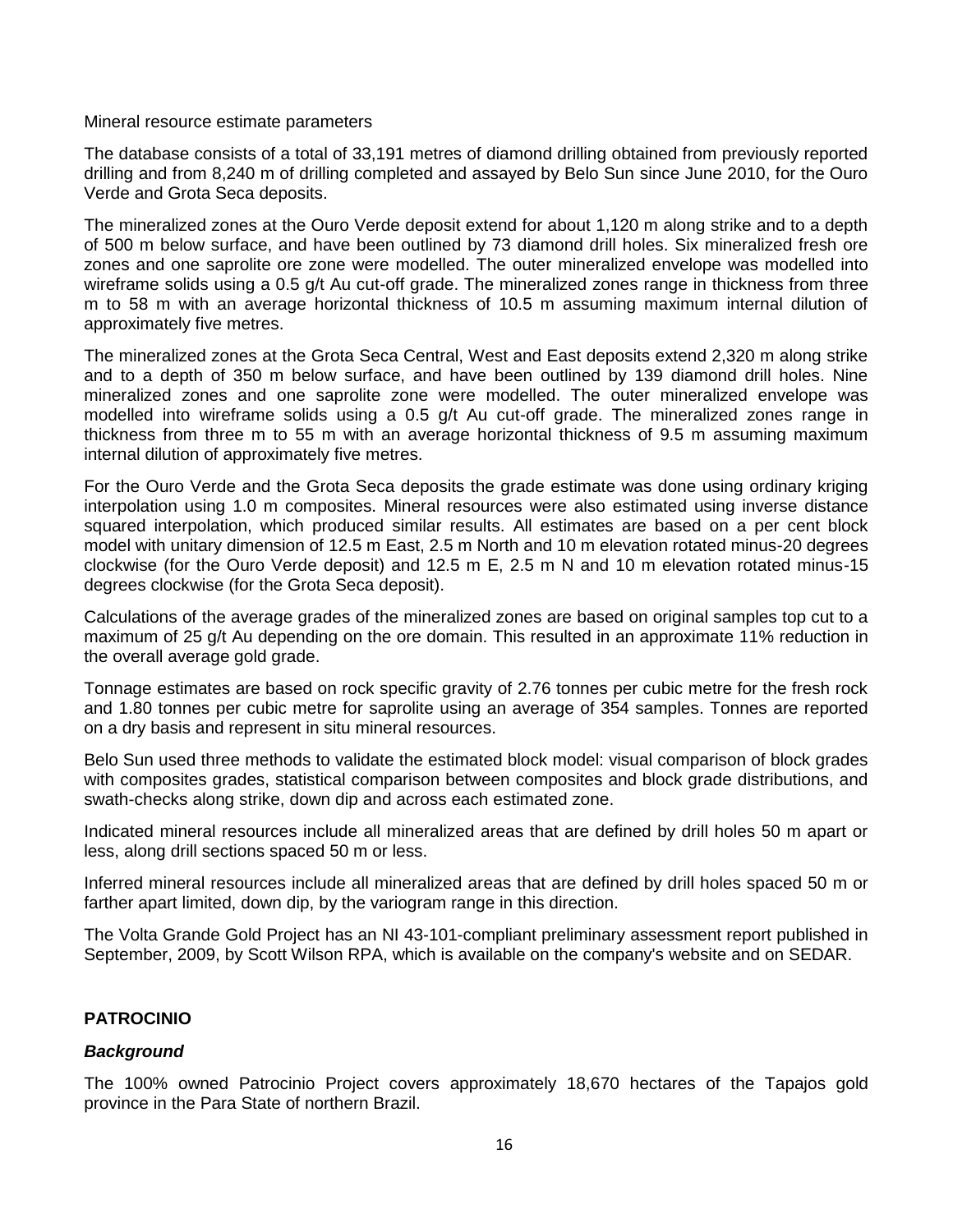The Tapajos province is historically the most important gold producing region in Brazil, with over six million ounces of artisanal production since the 1950s. Several public sources indicate that approximately one million ounces of gold have been produced by local miners at Patrocinio. Belo Sun's geologists have confirmed 19 property locations where current or former gold production has occurred from two types of mineralization: high-grade quartz veins and hydrothermally-altered granites where gold is associated with sulphides.

The Patrocínio Project was initiated with the objective to identify and characterize primary gold mineralization, representing the sources of large alluvium deposits, which produced a huge amount of gold extracted from the Surubim River and its tributaries, which even today are still mined by garimpeiros (artisanal miners).

Within mineralized zones, gold grades have been demonstrated to range from roughly 1 to 67 grams per tonne (g/t) within the quartz veins and from roughly 1 to 37 g/t within the granites. Channel sampling along a quartz vein in the Alcantara pit returned grades ranging from roughly 4 to 37 g/t gold over approximately 8 metres.

The Company is currently assessing its options with respect to the project including, but not limited to, joint-venture scenarios, earn-out arrangements, and further development by Belo Sun.

### **OFF BALANCE SHEET ARRANGEMENTS**

There are no off-balance sheet arrangements to which the Company is committed.

### **RELATED PARTY TRANSACTIONS**

During the period, the Company entered into the following transactions in the ordinary course of business with related parties that are not subsidiaries of the Company.

|                          | Sales of goods     |               |    |                 |    |                          |      | Purchases of goods       |               |                    |                   |              |
|--------------------------|--------------------|---------------|----|-----------------|----|--------------------------|------|--------------------------|---------------|--------------------|-------------------|--------------|
|                          | Three months ended |               |    |                 |    | Nine months ended        |      |                          |               | Three months ended | Nine months ended |              |
|                          |                    | September 30, |    | September 30,   |    |                          |      | September 30,            | September 30, |                    |                   |              |
|                          | 2011               |               |    | 2010            |    | 2011                     |      | 2010                     | 2011          | 2010               | 2011              | 2010         |
| 2227929 Ontario Inc.     | \$                 | $\sim$        | \$ | $\sim 10^{-10}$ | \$ |                          | - \$ |                          | \$59.546      | \$33,709           | \$172,513         | \$<br>46,911 |
| Forbes & Manhattan, Inc. |                    |               |    |                 |    |                          |      | $\overline{\phantom{a}}$ | 45,000        | 30,000             | 105,000           | 68,387       |
| Valencia Ventures Inc.   |                    |               |    | -               |    | $\overline{\phantom{a}}$ |      | $\overline{\phantom{a}}$ | 485           | ۰                  | 1,366             |              |
| Global Atomic Corp.      |                    |               |    |                 |    |                          |      |                          |               |                    |                   | 30.867       |
| Silvermet Inc.           |                    |               |    |                 |    |                          |      |                          |               |                    |                   | 29,078       |

The Company shares office space with other companies who may have common officers and directors. The costs associated with this space are administered by 2227929 Ontario Inc.

Mr. Stan Bharti, the Chairman of the Company, is the Executive Chairman of Forbes and Manhattan, Inc., a corporation that provides administrative services to the Company. Forbes and Manhattan, Inc. previously charged a monthly consulting fee of \$10,000. However, this fee has increased to \$25,000 per month effective September 1, 2011.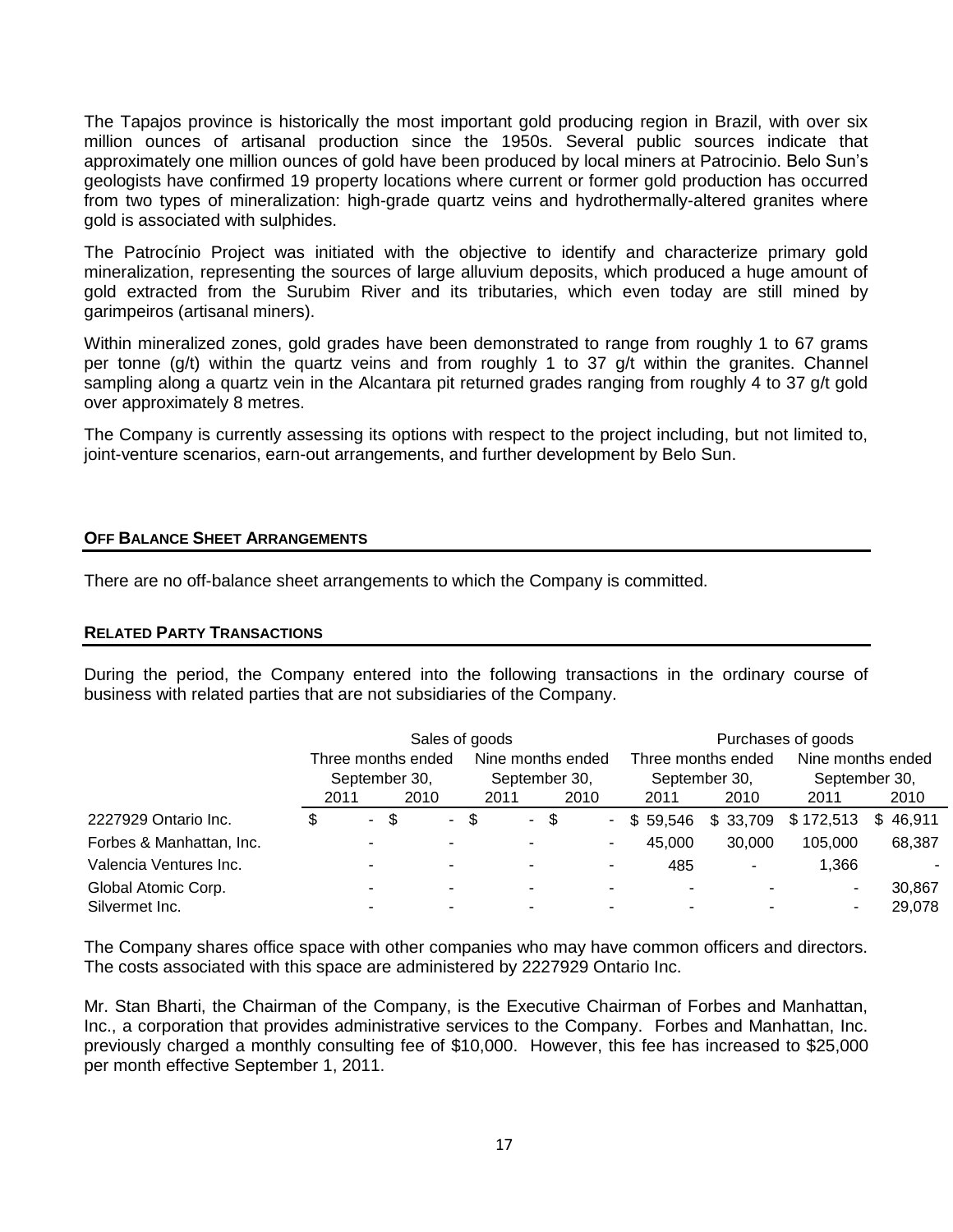Mr. Stephen Roman, a former CEO, president and director of the Company, is an officer and director of Global Atomic and Silvermet Inc., a corporation that had provided rent and administrative services to the Company. Mr. Jeff Dawley, former CFO of the Company, had his consulting fees paid to Silvermet Inc.

The following balances were outstanding at the end of the reporting period:

|                          |                     | Amounts owed by related |  | Amounts owed to related |  |                     |  |         |  |
|--------------------------|---------------------|-------------------------|--|-------------------------|--|---------------------|--|---------|--|
|                          | parties             |                         |  |                         |  | parties             |  |         |  |
|                          | 30-Sep-11 31-Dec-10 |                         |  |                         |  | 30-Sep-11 31-Dec-10 |  |         |  |
| 2227929 Ontario Inc.     |                     | 58.464 \$               |  | - \$                    |  | $2.946$ \$          |  | 12.954  |  |
| Directors of the Company |                     |                         |  | ٠                       |  | 25,000              |  | 103.360 |  |

The amounts outstanding are unsecured and will be settled in cash. No guarantees have been given or received. No expense has been recognized in the current or prior periods for bad or doubtful debts in respect of the amounts owed by related parties.

### **COMPENSATION OF DIRECTORS AND OFFICERS**

The remuneration of directors and other members of key management personnel during the period were as follows:

|                      | 2011 | 2010    | 2011      | 2010                                                               |
|----------------------|------|---------|-----------|--------------------------------------------------------------------|
| Short-term benefits  |      |         |           | $\overline{\$}$ 150,000 $\$$ 116,000 $\$$ 1,125,000 $\$$ 1,079,687 |
| Share-based payments |      | 389.792 | 2.937.000 | 1.178.780                                                          |

During the nine months ended September 30, 2010, the Company paid termination benefits of \$359,500 to directors and \$420,000 to officers.

In accordance with IAS 24, key management personnel are those persons having authority and responsibility for planning, directing and controlling the activities of the Company directly or indirectly, including any directors (executive and non-executive) of the Company.

The remuneration of directors and key executives is determined by the remuneration committee having regard to the performance of individuals and market trends.

More detailed information regarding the compensation of officers and directors of the Company is disclosed in the management information circular. The management information circular is available under profile of the Company on Sedar at [www.sedar.com.](http://www.sedar.com/)

### **FINANCIAL INSTRUMENTS AND OTHER INSTRUMENTS**

The carrying value of cash and cash equivalents, prepaid expenses, sundry receivable and accounts payable approximate their fair values due to the short maturity of those instruments.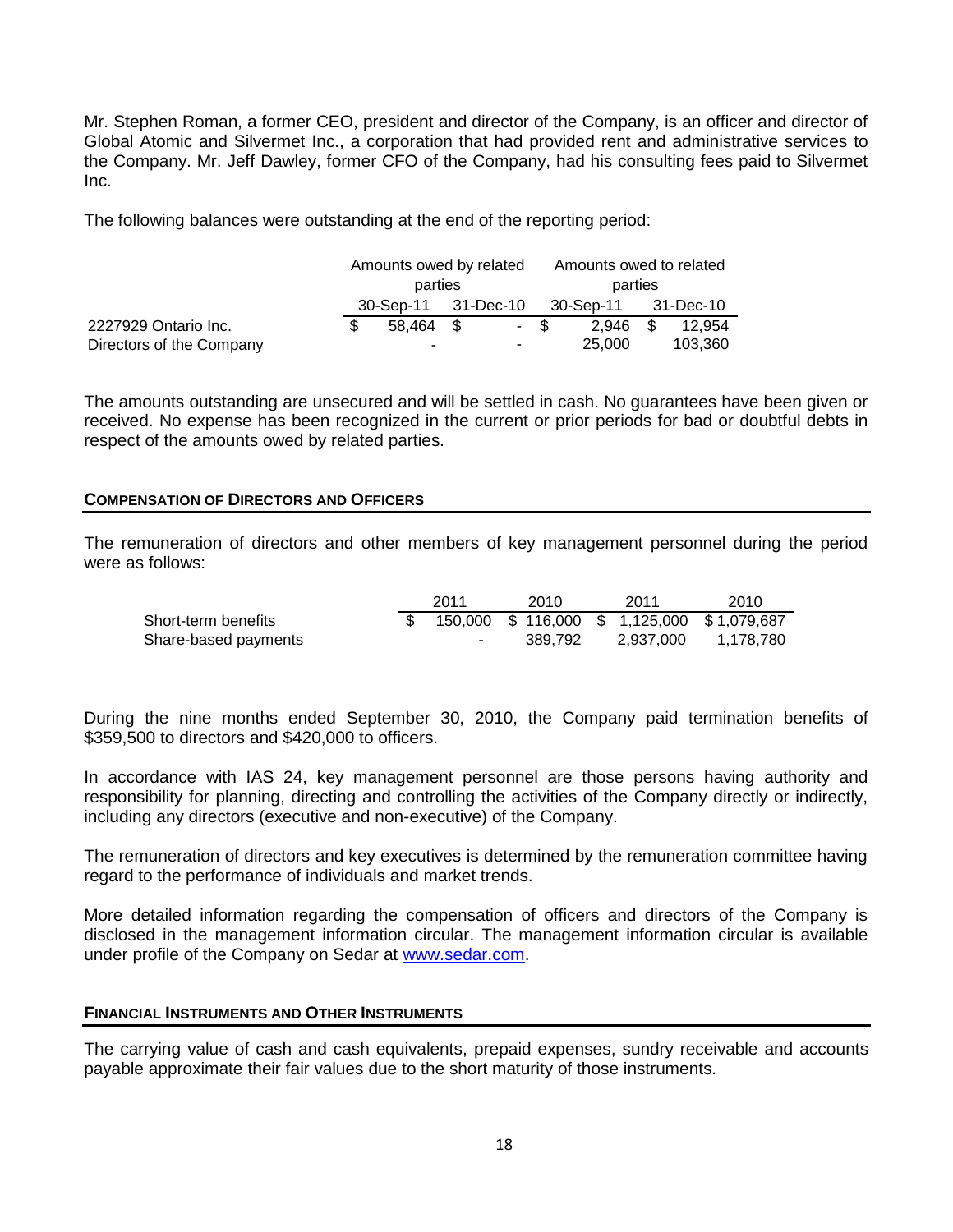### **OUTSTANDING SHARE DATA**

Authorized unlimited common shares without par value – 207,184,334 are issued and outstanding as at November 28, 2011.

Stock options, warrants and convertible securities outstanding as at November 28, 2011:

| Number of stock |                 |                    |
|-----------------|-----------------|--------------------|
| options         | Exercise        |                    |
| outstanding     | price           | Expiry date        |
| 500,000         | \$<br>0.60      | 10-Apr-12          |
| 250,000         | \$<br>0.60      | 24-Oct-12          |
| 3,794,600       | \$<br>0.34      | 5-Mar-15           |
| 60,000          | \$<br>0.45      | 2-Jun-15           |
| 1,968,000       | \$<br>0.36      | 29-Jul-15          |
| 25,000          | \$<br>0.43      | 5-Aug-15           |
| 50,000          | \$<br>0.80      | 11-Nov-15          |
| 650,000         | \$<br>0.89      | 5-Dec-15           |
| 4,854,000       | \$<br>1.33      | 21-Apr-16          |
| 12,151,600      |                 |                    |
| Number of       |                 |                    |
| warrants        | <b>Exercise</b> |                    |
| outstanding     | price           | <b>Expiry date</b> |
| 597,800         | \$<br>0.25      | 3-Mar-12           |
| 20,600,000      | \$<br>0.50      | 3-Mar-12           |
| 300,000         | \$<br>0.50      | 3-Mar-12           |
| 21,497,800      |                 |                    |

### **SUBSEQUENT EVENTS**

Subsequent to September 30, 2011, 260,000 warrants and 34,000 stock options were exercised for gross proceeds of \$141,560.

### **RISKS AND UNCERTAINTIES**

The operations of the Company are speculative due to the high-risk nature of its business, which are the acquisition, financing, exploration and development of mining properties. These risk factors could materially affect the Company's future operating results and could cause actual events to differ materially from those described in forward–looking information relating to the Company.

### *Nature of Mining, Mineral Exploration and Development Projects*

Mineral exploration is highly speculative in nature. There is no assurance that exploration efforts will be successful. Even when mineralization is discovered, it may take several years until production is possible, during which time the economic feasibility of production may change. Substantial expenditures are required to establish Measured, Indicated and Inferred Minerals Resources through drilling. Upon completion of a Feasibility Study – with an accompanying economic analysis - Proven and Probable Mineral Reserves may be estimated. Because of these uncertainties, no assurance can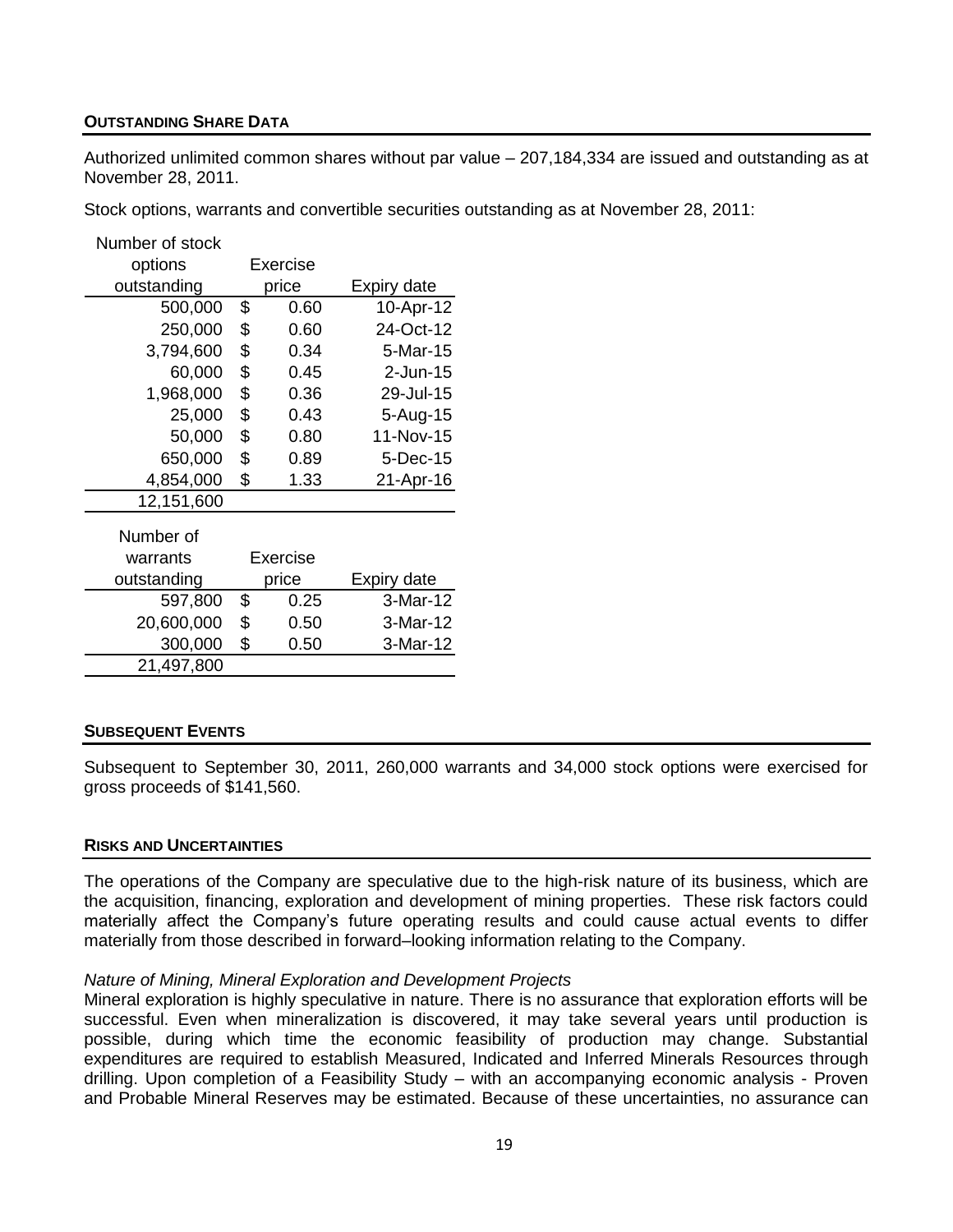be given that exploration programs will result in the establishment or expansion of mineral resources or mineral reserves. There is no certainty that the expenditures made towards the search and evaluation of mineral deposits will result in discoveries or development of commercial quantities of ore.

Development projects have no operating history upon which to base estimates of future capital and operating costs. For development projects, mineral resource estimates and estimates of operating costs are, to a large extent, based upon the interpretation of geologic data obtained from drill holes and other sampling techniques, and feasibility studies, which derive estimates of capital and operating costs based upon anticipated tonnage and grades of ore to be mined and processed, ground conditions, the configuration of the ore body, expected recovery rates of minerals from ore, estimated operating costs, and other factors. As a result, actual production, cash operating costs and economic returns could differ significantly from those estimated. It is not unusual for new mining operations to experience problems during the start-up phase, and delays in the commencement of production often can occur.

### *Mineral Resource Estimates May be Inaccurate*

There are numerous uncertainties inherent in estimating mineral resources, including many factors beyond the control of the Company. Such estimates are a subjective process, and the accuracy of any mineral resource estimate is a function of the quantity and quality of available data and of the assumptions made and judgments used in engineering and geological interpretation. These amounts are estimates only and the actual level of recovery of minerals from such deposits may be different. Differences between management's assumptions, including economic assumptions such as metal prices, market conditions and actual events could have a material adverse effect on the Company's mineral resource estimates, financial position and results of operations.

### *No Revenues*

To date, the Company has not recorded any revenues from operations nor has the Company commenced commercial production on any property. There can be no assurance that significant losses will not occur in the near future or that the Company will be profitable in the future. The Company's operating expenses and capital expenditures may increase in relation to the engagement of consultants, personnel and equipment associated with the continued exploration and future development of the Company's properties. The Company expects to continue to incur losses unless and until such time as it enters into commercial production and generates sufficient revenues to fund its continuing operations. The development of the Company's properties will continue to require the commitment of substantial mineral resources. There can be no assurance that the Company will continue as a going concern, generate any revenues or achieve profitability.

### *Liquidity Concerns and Future Financings*

The Company will require significant capital and operating expenditures in connection with the development of the Volta Grande Gold Project. There can be no assurance that the Company will be successful in obtaining the required financing as and when needed. Volatile markets may make it difficult or impossible for the Company to obtain debt or equity financing on favourable terms, if at all. Failure to obtain additional financing on a timely basis may cause the Company to postpone or slow down its development plans, forfeit rights in some or all of the Company's properties or reduce or terminate some or all of its activities. In the event that the Company completes an equity financing at or near to current trading prices of its common shares, such financing could be extremely dilutive to current shareholders who invested in the Company at higher share prices.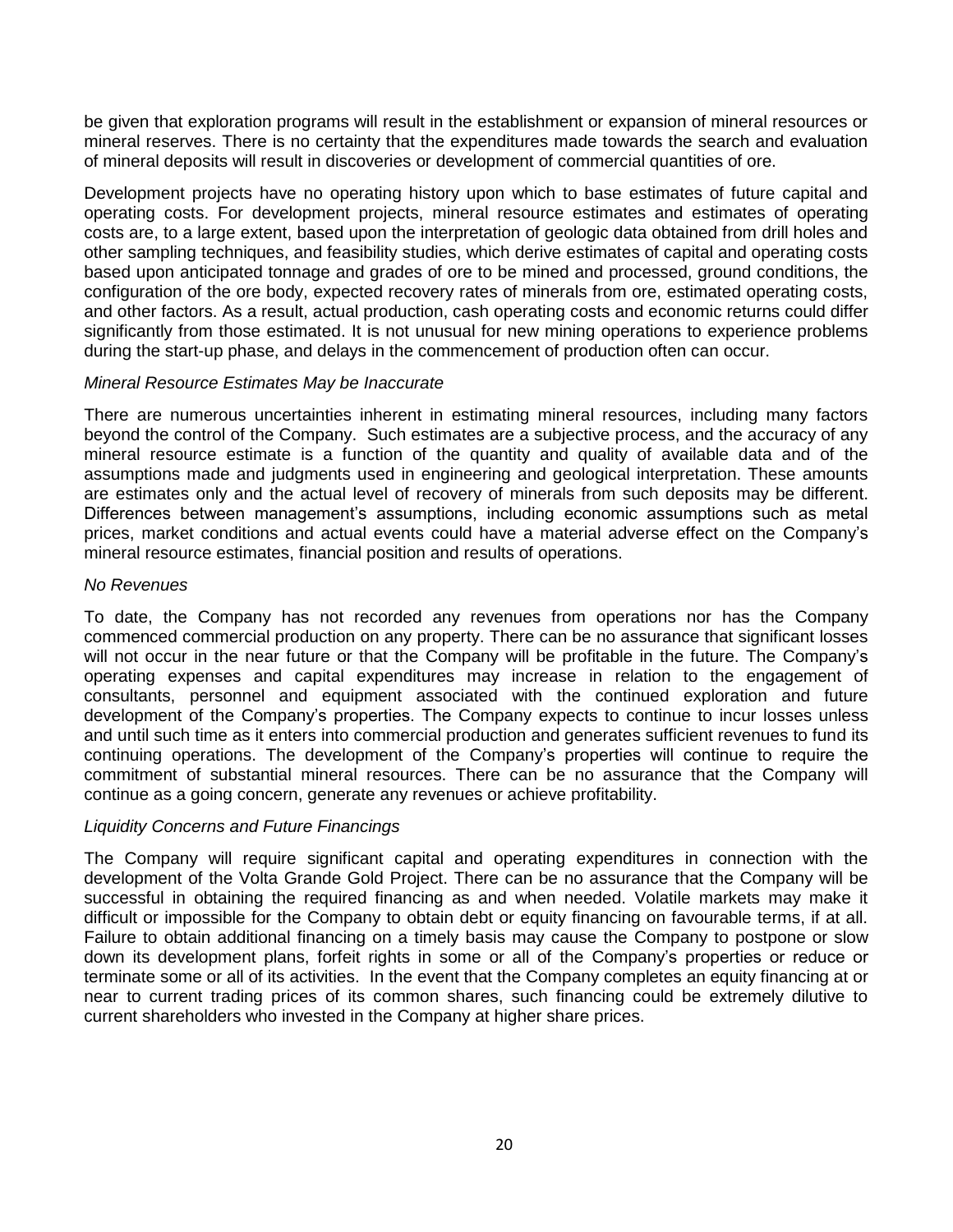### *Mineral Commodity Prices*

The ability of the Company to fund its activities and, if it becomes a producing mineral Company, the profitability of the Company's operations will be dependent upon the market price of mineral commodities. Mineral prices fluctuate widely and are affected by numerous factors beyond the control of the Company. The level of interest rates, the rate of inflation, the world supply of mineral commodities and the stability of exchange rates can all cause significant fluctuations in prices. Such external economic factors are in turn influenced by changes in international investment patterns, monetary systems and political developments. The price of mineral commodities has fluctuated widely in recent years, and future price declines could cause commercial production to be impracticable, thereby having a material adverse effect on the Company's business, financial condition and result of operations.

### *Foreign Exchange*

Gold is sold in United States dollars thus the Company is subject to foreign exchange risks relating to the relative value of the Canadian dollar and Brazilian real as compared to the United States dollar. To the extent that the Company generates revenues upon reaching the production stage on its properties, it will be subject to foreign exchange risks as revenues will be received in United States dollars while operating and capital costs will be incurred primarily in Canadian dollars and Brazilian Reais. A decline in the United States dollar would result in a decrease in the real value of the Company's revenues and adversely affect the Company's financial performance.

### *Licenses and Permits, Laws and Regulations*

The Company's exploration and development activities, including mine, road, rail and port facilities, require permits and approvals from various government authorities, and are subject to extensive federal, provincial and local laws and regulations governing prospecting, development, production, transportation, exports, taxes, labour standards, occupational health and safety, mine safety and other matters. Such laws and regulations are subject to change, can become more stringent and compliance can therefore become more time consuming and costly. In addition, the Company may be required to compensate those suffering loss or damage by reason of its activities. The Company will be required to obtain additional licences and permits from various governmental authorities to continue and expand its exploration and development activities. There can be no assurance that the Company will be able to maintain or obtain all necessary licences, permits and approvals that may be required to explore and develop its properties, commence construction or operation of mining facilities.

### *Acquisition of Surface Rights*

The goal of the Company is to bring the Volta Grande project into production. The Company is still in the process of defining the footprint of the deposit and associated infrastructures. Among various factors that may affect the ability of the Company to develop and bring the Volta Grande project into production is the necessity for the Company to acquire surface rights from land owners. Although the Company is confident that it will be successful in acquiring all necessary surface rights, there is no assurance that the Company will be able to do so in a timely manner and/or on reasonable terms.

### *Environmental*

The Company's activities are subject to extensive federal, provincial and local laws and regulations governing environmental protection and employee health and safety. Environmental legislation is evolving in a manner that is creating stricter standards, while enforcement, fines and penalties for noncompliance are more stringent. The cost of compliance with changes in governmental regulations has the potential to reduce the profitability of operations. Furthermore, any failure to comply fully with all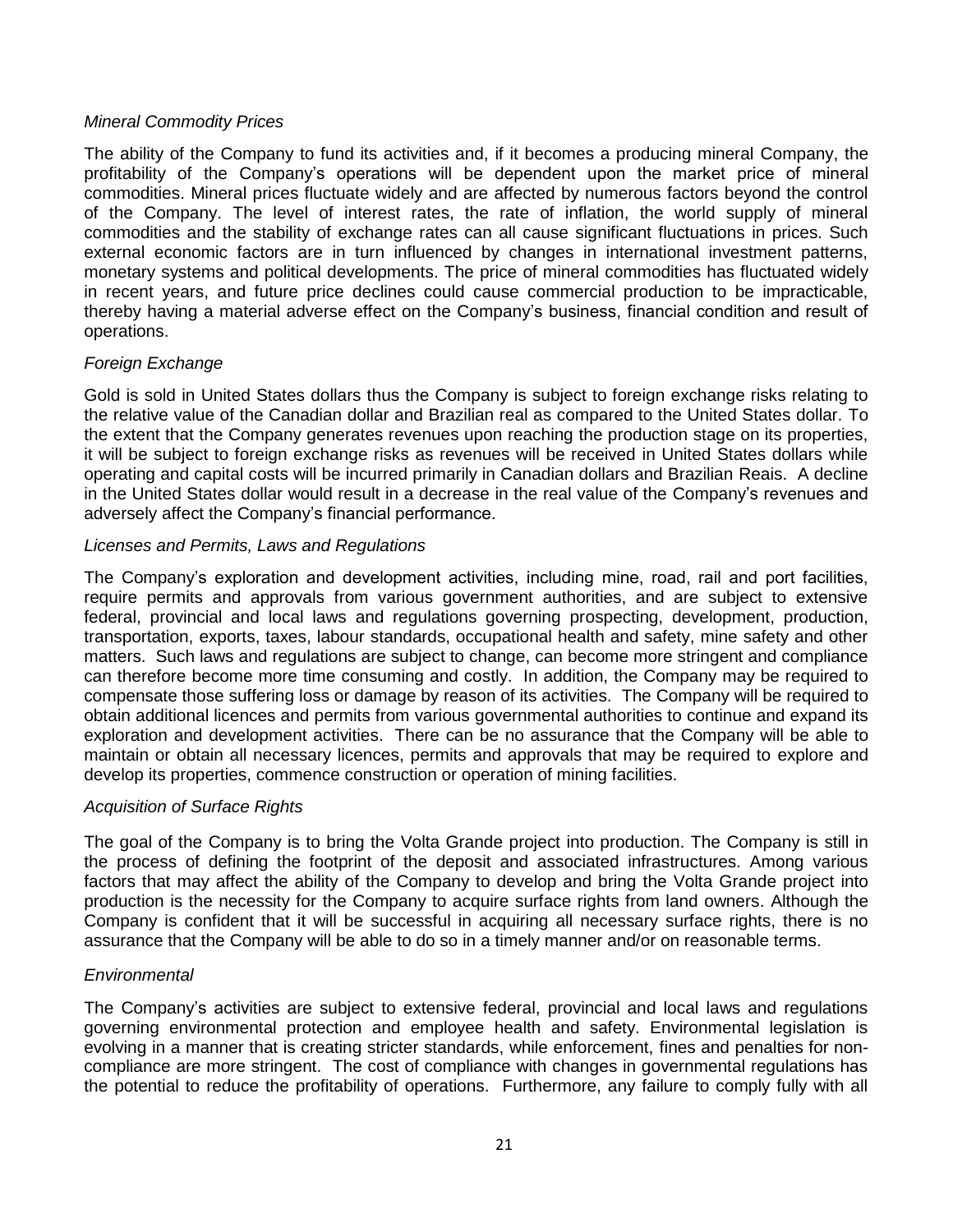applicable laws and regulations could have significant adverse effects on the Company, including the suspension or cessation of operations.

### *Title to Properties*

The acquisition of title to mineral resource properties is a very detailed and time-consuming process. The Company holds its interest in its properties indirectly through exploration permits and exploration applications. Title to, and the area of, the permits may be disputed or applications may lapse. There is no guarantee that such title will not be challenged or impaired. There may be challenges to the title of the properties in which the Company may have an interest, which, if successful, could result in the loss or reduction of the Company's interest in the properties. There are garimpeiros (informal miners) operating within the Company's property, and there may be issues and difficulties that could arise, including title disputes and the risk of the garimpeiros encroaching onto active areas of the Volta Grande Gold Project.

### *Informal Mining*

Informal miners have been and continue to operate illegally on parts of the Volta Grande property. From time to time it is not uncommon that there are some clashes between the informal miners, security staff and law enforcement personnel. Given the nature of the current and future operations, the presence of the informal miners may create a safety issue for both the illegal miners and Volta Grande personnel and may cause disruptions to operations from the risk of the informal miners encroaching or attempting to encroach onto other areas of Belo Sun's concessions. The Company does not directly confront currently operating small illegal miners on its concession, but in accordance with the laws of Brazil, and in support of the local police, the Company does not allow encroachment onto new areas of its property. There is always a risk that from time to time confrontations from attempted encroachments may arise, resulting in violence and/or damage to the property.

### *Uninsured Risks*

The Company maintains insurance to cover normal business risks. In the course of exploration and development of mineral properties, certain risks and, in particular, unexpected or unusual geological operating conditions including explosions, rock bursts, cave-ins, fire and other natural disasters may occur. It is not always possible to fully insure against such risks as a result of high premiums or other reasons. Should such liabilities arise, they could reduce or eliminate any future profitability and result in increasing costs and a decline in the value of the Common Shares.

### *Competition*

The Company competes with many other mining companies that have substantially greater mineral resources than the Company. Such competition may result in the Company being unable to acquire desired properties, recruit or retain qualified employees or acquire the capital necessary to fund the Company's operations and develop its properties. The Company's inability to compete with other mining companies for these mineral resources could have a material adverse effect on the Company's results of operations and business.

### *Dependence on Outside Parties*

The Company has relied upon consultants, engineers and others and intends to rely on these parties for exploration, drilling, and local expertise. Substantial expenditures are required to establish mineral reserves through drilling, to carry out environmental and social impact assessments, to develop metallurgical processes to extract the metal from the ore and, in the case of new properties, to develop the exploration and plant infrastructure at any particular site. If such parties' work is deficient or negligent or is not completed in a timely manner, it could have a material adverse effect on the Company.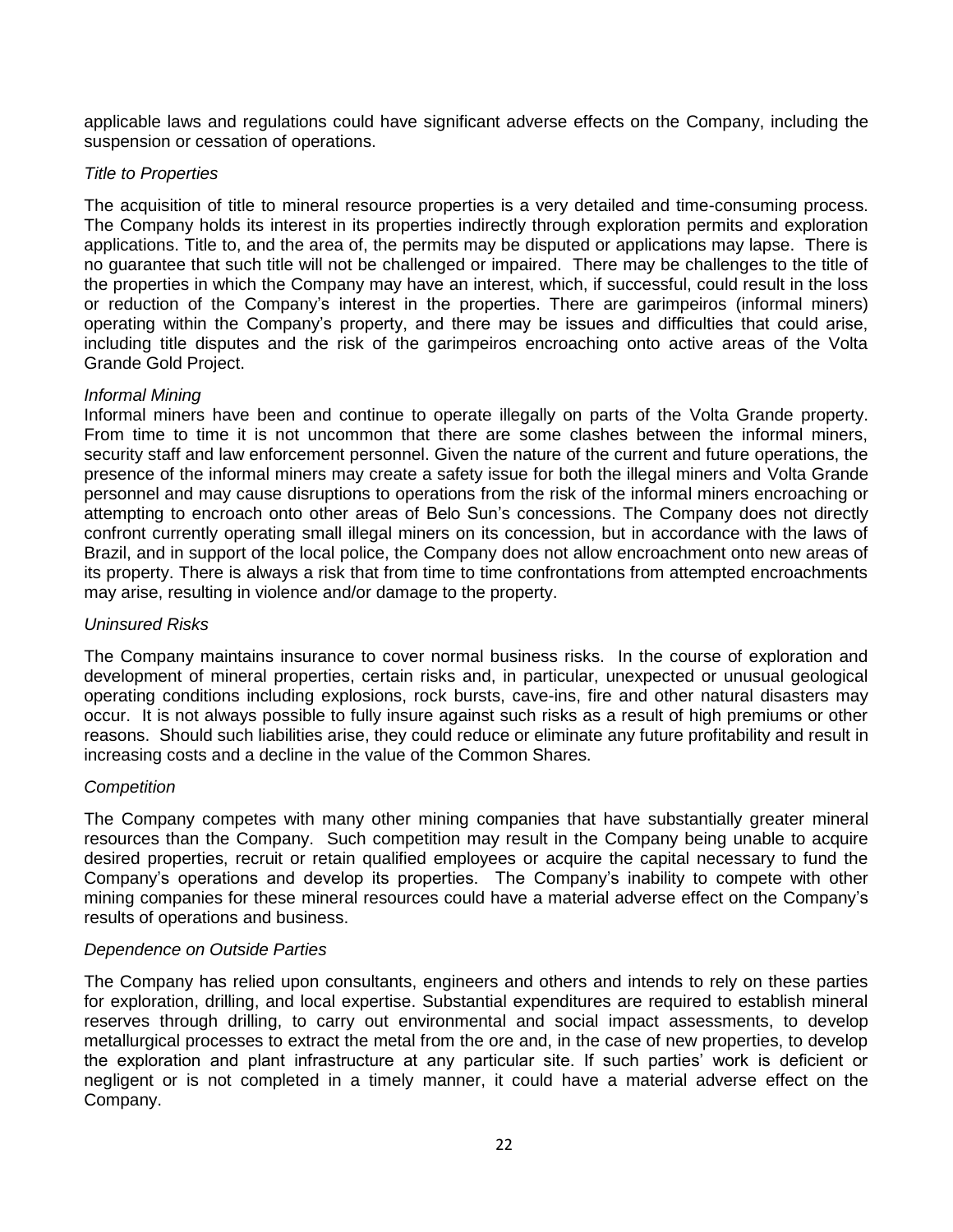### *Dependence on Key Personnel*

Belo Sun is reliant on key personnel it has employed or engaged. Loss of such personnel may have a material adverse impact on the performance of the Company. In addition, the recruiting of qualified personnel is critical to the Company's success. As Belo Sun's business grows, it will require additional key financial, administrative, mining, marketing and public relations personnel as well as additional staff for operations.

### *Dependence on Qualified Personnel*

Recruiting and retaining qualified personnel in the future is critical to the Company's success. As the Company develops its Volta Grande Gold Project toward commercial production, the need for skilled labour will increase. The number of persons skilled in the exploration and development of mining properties in Brazil is limited and competition for this workforce is intense. The development of the Volta Grande Gold Project and other initiatives of the Company may be significantly delayed or otherwise adversely affected if the Company cannot recruit and retain qualified personnel as and when required.

### *Litigation*

Belo Sun has entered into legal binding agreements with various third parties on a consulting and partnership basis. The interpretation of the rights and obligations that arise from such agreements is open to interpretation and Belo Sun may disagree with the position taken by the various other parties resulting in a dispute that could potentially initiate litigation and cause Belo Sun to incur legal costs in the future. Given the speculative and unpredictable nature of litigation, the outcome of any such disputes could have a material adverse effect on Belo Sun.

### *Availability of Reasonably Priced Raw Materials and Mining Equipment*

The Company will require a variety of raw materials in its business as well as a wide variety of mining equipment. To the extent these materials or equipment are unavailable or available only at significantly increased prices, the Company's production and financial performance could be adversely affected.

### *Share Price Fluctuations*

The market price of securities of many companies, particularly development stage companies, experience wide fluctuations in price that are not necessarily related to the operating performance, underlying asset values or prospects of such companies. There can be no assurance that fluctuations in the Company's share price will not occur.

### *Conflicts of Interest*

Certain of the Company's directors and officers serve or may agree to serve as directors or officers of other companies and, to the extent that such other companies may participate in ventures in which the Company may participate, the directors of the Company may have a conflict of interest in negotiating and concluding terms respecting such participation.

### *Foreign Operations*

At present, the operations of Belo Sun are located in Brazil. As a result, the operations of the Company are exposed to various levels of political, economic and other risks and uncertainties associated with operating in foreign jurisdiction. These risks and uncertainties include, but are not limited to, currency exchange rates; price controls; import or export controls; currency remittance; high rates of inflation; labour unrest; renegotiation or nullification of existing permits, applications and contracts, land or tax disputes; changes in taxation policies; restrictions on foreign exchanges; changing political condition; currency controls; and governmental regulations that may require the awarding of contracts of local contractors or require foreign contractors to employ citizens of, or purchase supplies from, a particular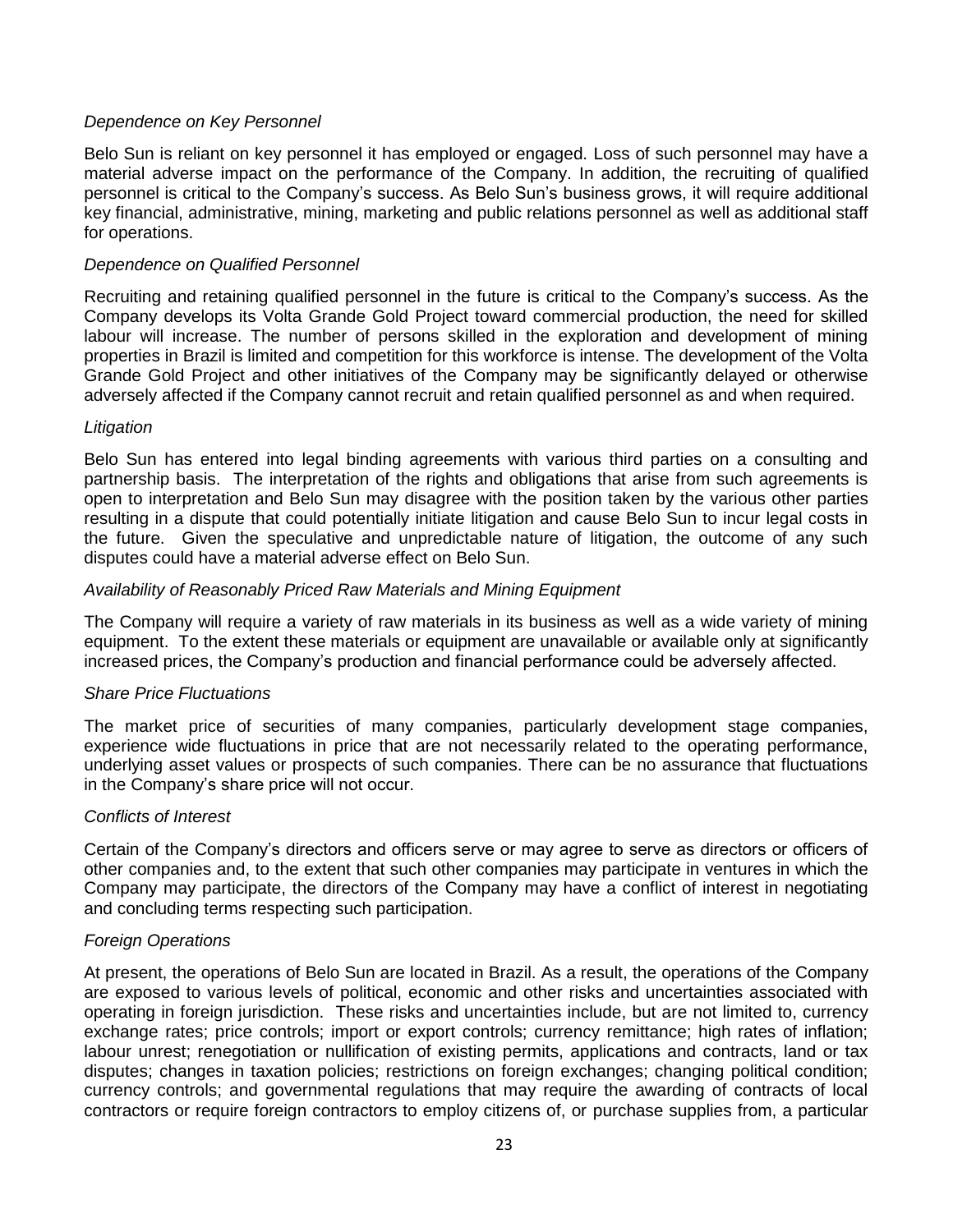jurisdiction. Changes, if any, in mining or investment policies or shifts in political attitudes in Brazil or other countries in which Belo Sun conducts business may adversely affect the operations of the Company. The Company may become subject to local political unrest that could have a debilitating impact on operations, and at its extreme, could result in damage and injury to personnel and site infrastructure.

Failure to comply with applicable laws and regulations may result in enforcement actions and include corrective measures requiring capital expenditures, installing of additional equipment or remedial actions. Parties engaged in mining operations may be required to compensate those suffering loss or damage by reason of mining activities and may have civil or criminal fines or penalties imposed for violations of applicable laws or regulations.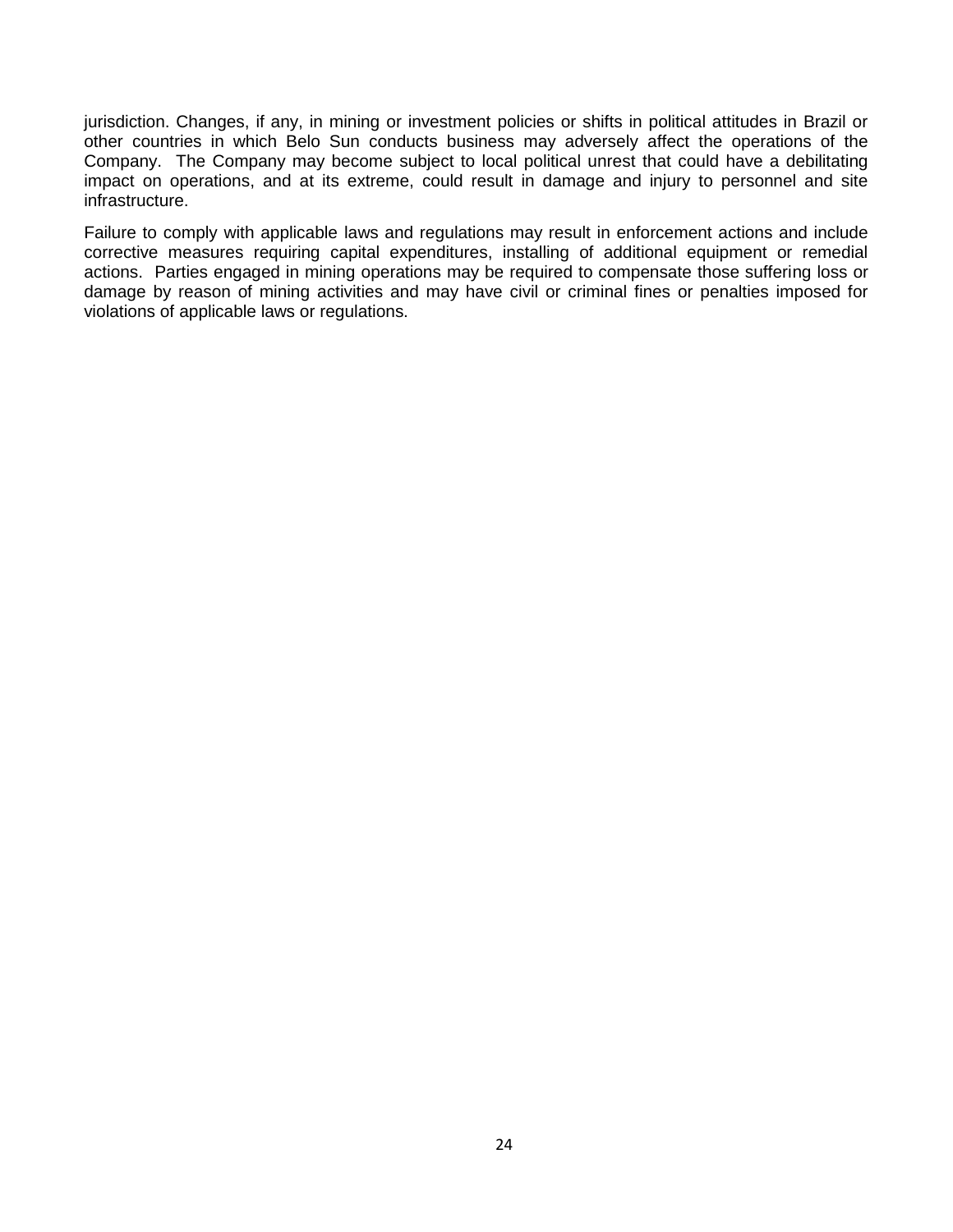### **SIGNIFICANT ACCOUNTING POLICIES**

The Company's significant accounting policies can be found in Note 2 of its condensed interim consolidated financial statements for the three months ended March 31, 2011.

### **Future Accounting Pronouncements**

Certain new standards, interpretations, amendments and improvements to existing standards were issued by the IASB or IFRIC that are mandatory for accounting periods beginning after January 1, 2011 or later periods. Updates are not applicable or are not consequential to the Company have been excluded thereof.

IFRS 7, Financial Instruments – Disclosures ("IFRS 7") was amended by the IASB in October 2010 and provides guidance on identifying transfers of financial assets and continuing involvement in transferred assets for disclosure purposes. The amendments introduce new disclosure requirements for transfers of financial assets including disclosures for financial assets that are not derecognized in their entirety, and for financial assets that are derecognized in their entirety but for which continuing involvement is retained. The amendments to IFRS 7 are effective for annual periods beginning on or after July 1, 2011. The Company has not yet determined the impact of the amendments to IFRS 7 on its financial statements.

IFRS 9, Financial Instruments -- Classification and Measurement ("IFRS 9") was issued November 2009 and contained requirements for financial assets. This standard addresses classification and measurement of financial assets and replaces the multiple category and measurement models in IAS 39 for debt instruments with a new mixed measurement model having only two categories: amortized cost and fair value through profit or loss. IFRS 9 also replaces the models for measuring equity instruments, and such instruments are either recognized at fair value through profit or loss or at fair value through other comprehensive income. This standard is required to be applied for accounting periods beginning on or after January 1, 2013, with early adoption permitted, introduces new requirements for the classification and measurement of financial instruments. Management anticipates that this standard will be adopted in the Company's consolidated financial statements for the period beginning January 1, 2013, with early adoption permitted. The Company has not yet determined the potential impact of the amendments to IFRS 9 on its financial statements.

IFRS 10 Consolidated Financial Statements ("IFRS 10") provides a single model to be applied in the control analysis for all investees, including entities that currently are special purpose entities in the scope of SIC 12. In addition, the consolidation procedures are carried forward substantially unmodified from IAS 27 Consolidated and Separate Financial Statements. The Company intends to adopt IFRS 10 in its financial statements for the annual period beginning January 1, 2013. The Company has not yet determined the impact of the amendments to IFRS 10 on its financial statements.

IFRS 13 Fair Value Measurement converges IFRS and US GAAP on how to measure fair value and the related fair value disclosures. The new standard creates a single source of guidance for fair value measurements, where fair value is required or permitted under IFRS, by not changing how fair value is used but how it is measured. The focus will be on an exit price. IFRS 13 is effective for annual periods beginning on or after January 1, 2013, with early adoption permitted. The Company has not yet determined the impact of the amendments to IFRS 13 on its financial statements.

### **CRITICAL ACCOUNTING ESTIMATES**

The preparation of the Company's Financial Statements in conformity with IFRS requires management to make estimates and assumptions that affect the reported amounts of assets and liabilities and